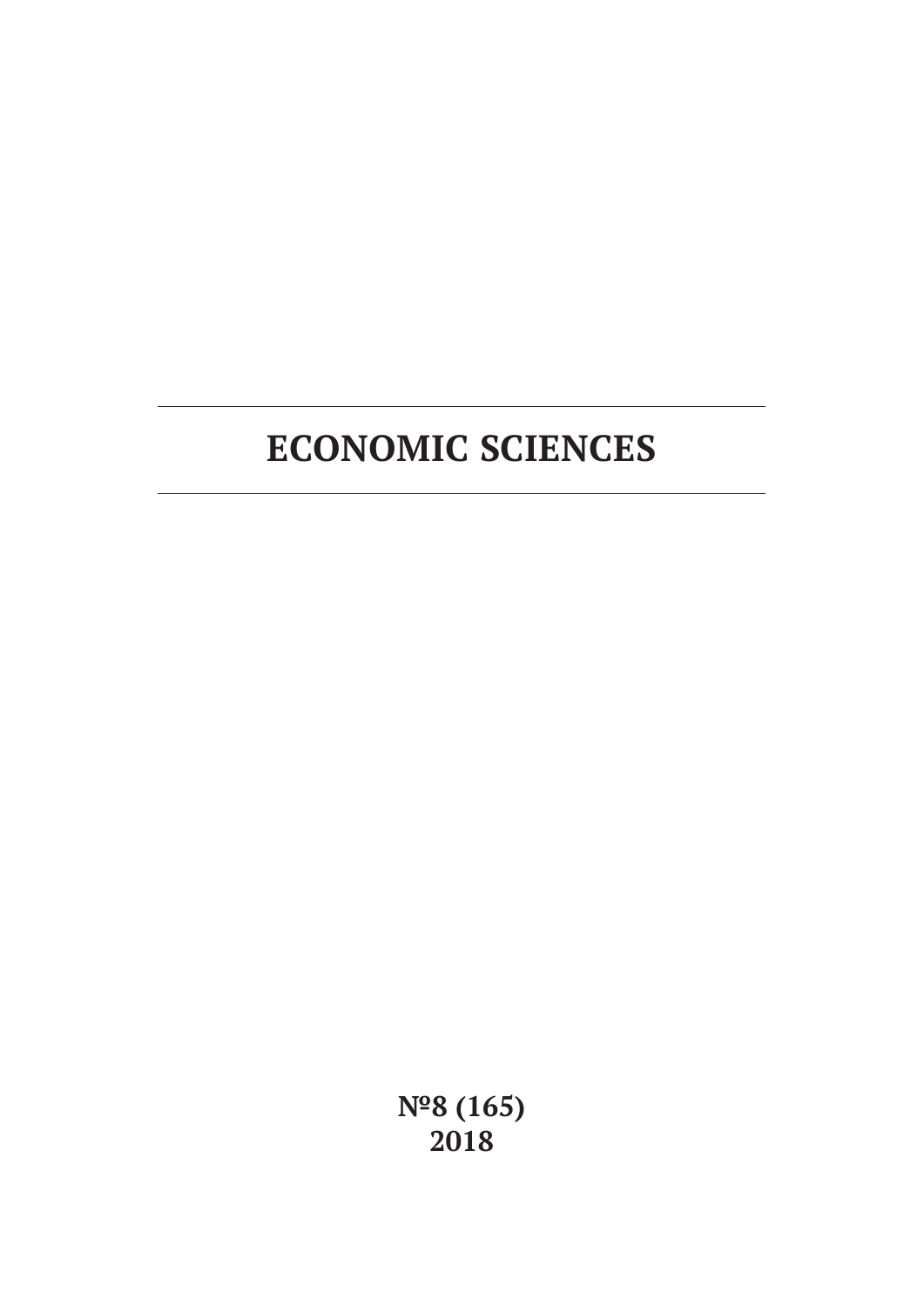#### **Editorial Council**

*V.V. Artiakov* — Doctor of Economics, Member of Russian Academy of Engineering

*R.S. Grinberg* — Doctor of Economics, Professor, Institute of Economy of Russian Academy of Sciences,

*A.G. Griaznova* — Doctor of Economics, Professor, President of Financial University under the Government of the Russian Federation

*A.G. Zeldner* — Doctor of Economics, Professor, Institute of Economy of Russian Academy of Sciences

*V.V. Ivanter* — Doctor of Economics, Professor, Director of Institute of Economic Forecasting of Russian Academy of Sciences

*N.G. Kuznetsov* — Doctor of Economics, Professor, Rostov State University of Economics

*A.V. Meshcherov* — Doctor of Economics, Professor, Chief Editor of journal "Economic Sciences"

*V.N. Ovchinnikov* — Doctor of Economics, Professor, Southern Federal University

*A.L. Porokhovski* — Doctor of Economics, Professor, Moscow State University named after M.V. Lomonosov

*S.N. Silvestrov* — Doctor of Economics, Professor, Financial University under the Government of the Russian Federation

*A.N. Shokhin* — Doctor of Economics, Professor

*M.A. Eskindarov* — Doctor of Economics, Professor, Rector of Financial University under the Government of the Russian Federation

#### **Chief Editor**

*A.V. Meshcherov* — Doctor of Economics, Professor

#### **Editorial Board**

*A.V. Meshcherov* — Doctor of Economics, Professor, Chief Editor of journal "Economic sciences"

*F.F. Sterlikov* — Doctor of Economics, Professor, Moscow State University of Technologies and Management named after K.G. Razumovskiy

*A.G. Zeldner* — Doctor of Economics, Professor, Institute of Economy of Russian Academy of Sciences

*V.A. Meshcherov* — Doctor of Economics, Professor

E.V. Zarova — Doctor of Economics, Professor, Plekhanov Russian University of Economics

*A.E. Karlik* — Doctor of Economics, Professor, St.-Petersburg State University of Economy and Finance

*N.G. Kuznetsov* — Doctor of Economics, Professor, Rostov State University of Economics

*O.J. Mamedov* — Doctor of Economics, Professor, Southern Federal University

*V.N. Ovchinnikov* — Doctor of Economics, Professor, Southern Federal University

*S.N. Silvestrov* — Doctor of Economics, Professor, Financial University under the Government of the Russian Federation

*G.D. Fainstein* — PhD in Economics, Tallinn University of Technology

**Computer editing and design** *A.S. Golubev*

The journal is included in the list of the Higher Accreditation Committee of The Ministry of Education and Science of Russia of the leading scientific journals and publications issued in the Russian Federation, where the main scientific results of the scientific theses for the degrees of Doctor and Candidate of Science can be found

Founder: LLC "Economic Sciences" Address: 125057, Moscow, Chapaevskii per., 3-775 E-mail: info@ecsn.ru WWW: http://ecsn.ru

The Certificate of registration of mass media: ПИ № ФС77–21147 from 28.06.2005

Subscription index 20387 (Agency "Rospechat")

ISSN 2072–0858

Issue date 31.08.2018 Format 60х84/8 Printed signatures 18.25 500 copies

Printed by "24 Print" Ltd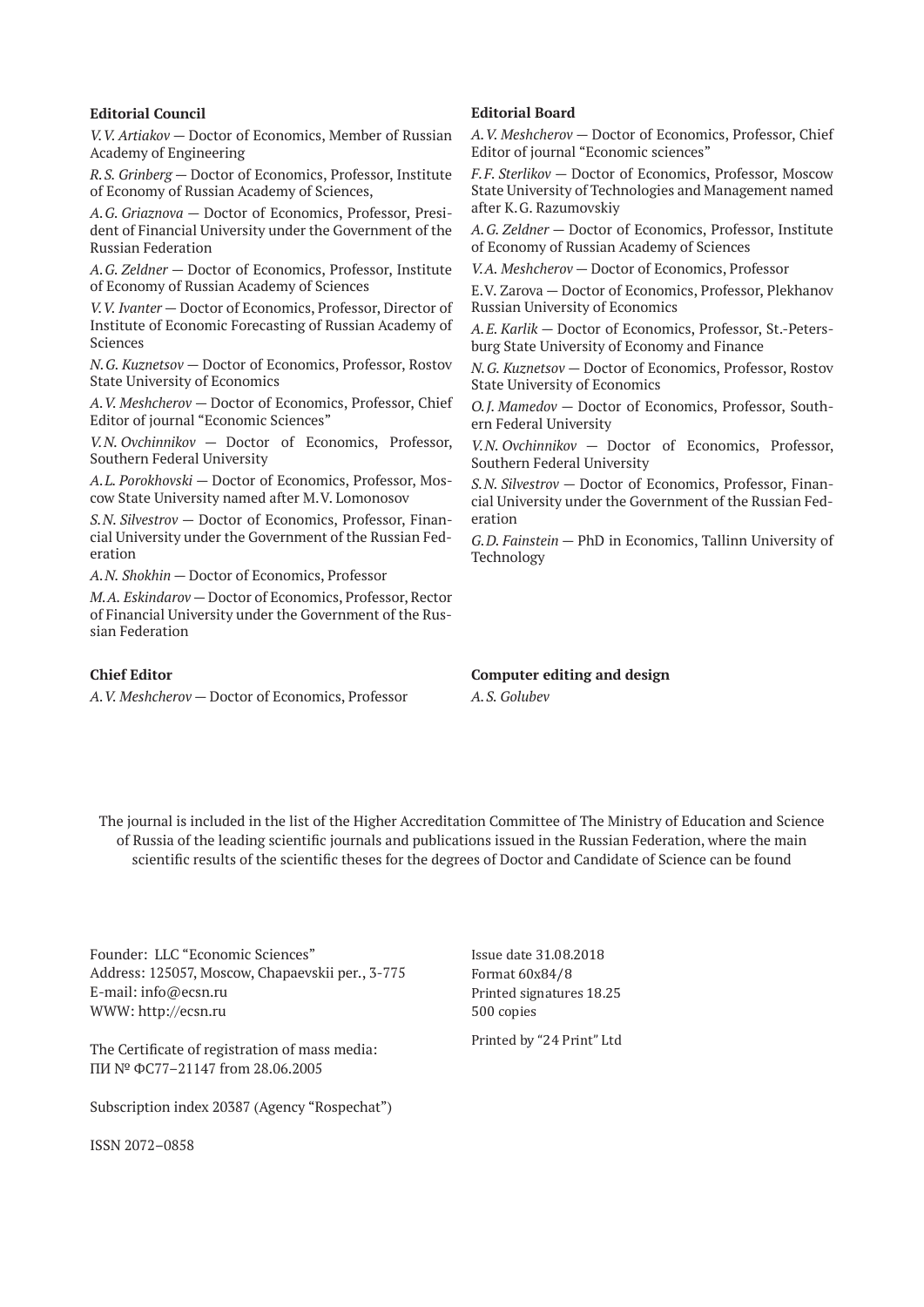## **CONTENTS**

#### **ECONOMIC THEORY**

| Wen Guanxu, Likhachev M.O. Post-Keynesian models of economic growth in the context |
|------------------------------------------------------------------------------------|

## **ECONOMICS AND MANAGEMENT OF NATIONAL ECONOMY**

| Naumov A.S. Modernization of the Russian economy in the context of transformation                                                                                                    |
|--------------------------------------------------------------------------------------------------------------------------------------------------------------------------------------|
| <b>Yakunin A.V.</b> The main conditions of innovation and technological development                                                                                                  |
| Kshnyakin P.A. Analysis of the current state of the import substitution strategy                                                                                                     |
| Tsibulnikova M.R., Sharf I.V. About the necessity of accounting of the hydrocarbon raw<br>materials resource base exhaustion factor for ensuring long-term regional development  145 |
| Lozenko V.K., Mikheev D.V., Suhareva E.V., Shindina T.A. Dynamics of indicators<br>of energy consumption and energy efficiency of russian industrial enterprises  147                |
| Lipchenko E.A. Improving public investment policies as a factor of structural transformation                                                                                         |
| Bondarenko T.G., Zhdanova O.A., Goryainova L.V. The potential of public-private<br>and municipal-private partnerships in the financing of agricultural enterprise  149               |
| Ermolaev K.N., Korzhova G.A. Internal marketing as an essential part of human capital                                                                                                |
| Voitkevich N.I., Karpov I.A. Event space as an element of event marketing  151                                                                                                       |
| Khromov I.E. Virtual organization as a new organizational form of enterprise management  151                                                                                         |
| Khachemizov A.R. Integration-module approach to controlling in the company's                                                                                                         |
| <b>Kamynina N.R.</b> Analysis of cognitive utility model of organization's real estate public                                                                                        |
| Gogacheva O.V., Fedorchukova S.G. SPG evaluation of the incentive and incentive program                                                                                              |

# **FINANCE, MONEY CIRCULATION AND CREDIT**

| Parshin M.A. Russian corporate bond market: problems and development prospects                  |  |
|-------------------------------------------------------------------------------------------------|--|
| <b>Savinova V.A., Borlakova T.E.</b> Evaluation of the development of the bank's operations     |  |
| <b>Pershin M.A.</b> Bank credit as a real source of formation of financial and credit resources |  |
| Kontaurova K.A. Descriptive model of the system of performance and parameters                   |  |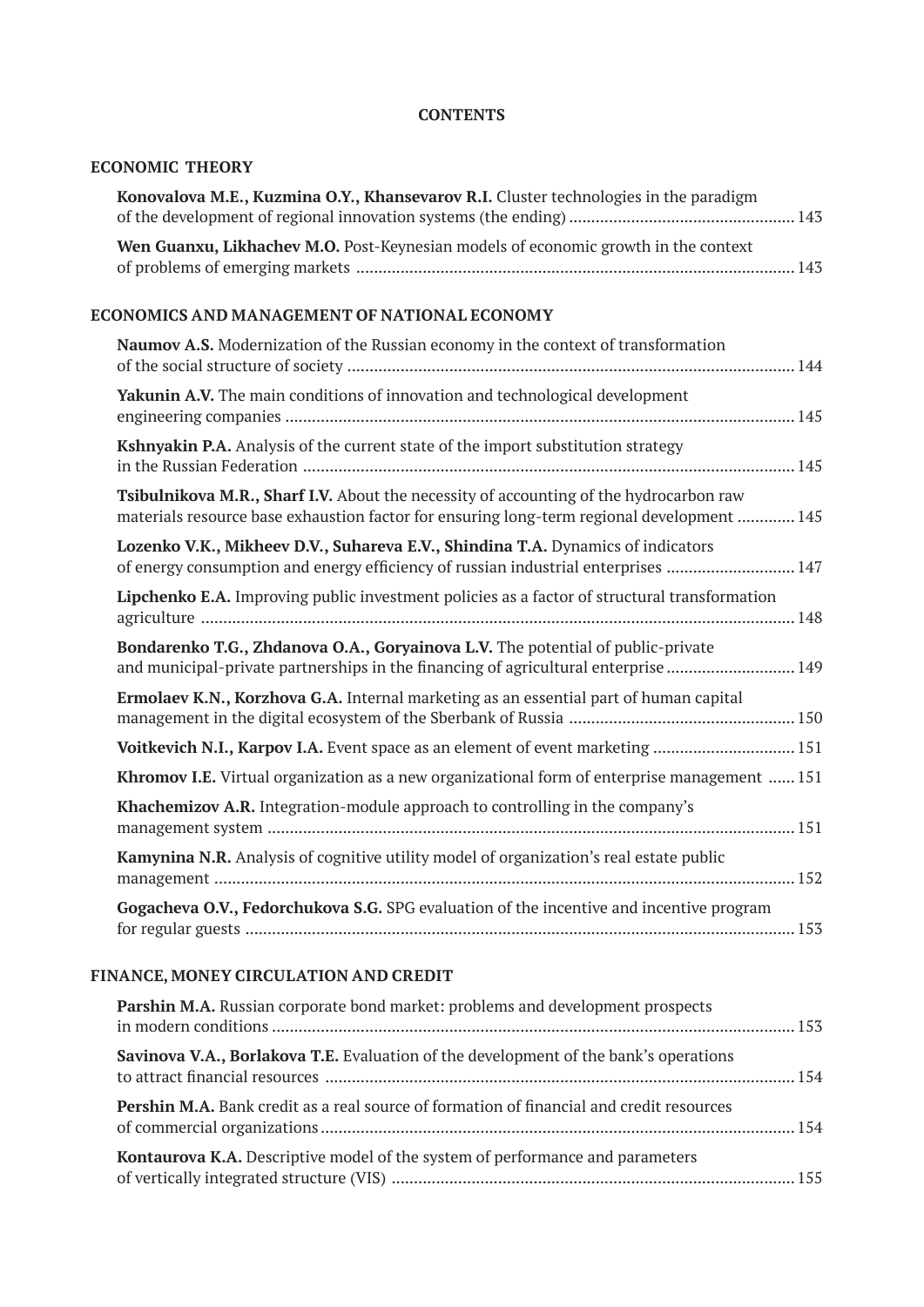| Shaposhnikova E.T. Formation of state financial resources in the subject     |  |
|------------------------------------------------------------------------------|--|
| Romanova T.F., Andreeva O.V. Social entrepreneurship as a new socio-economic |  |
| <b>WORLD ECONOMY</b>                                                         |  |

| Nguyen Thi Huong Mai Main directions of scientific and technical development |  |
|------------------------------------------------------------------------------|--|
|                                                                              |  |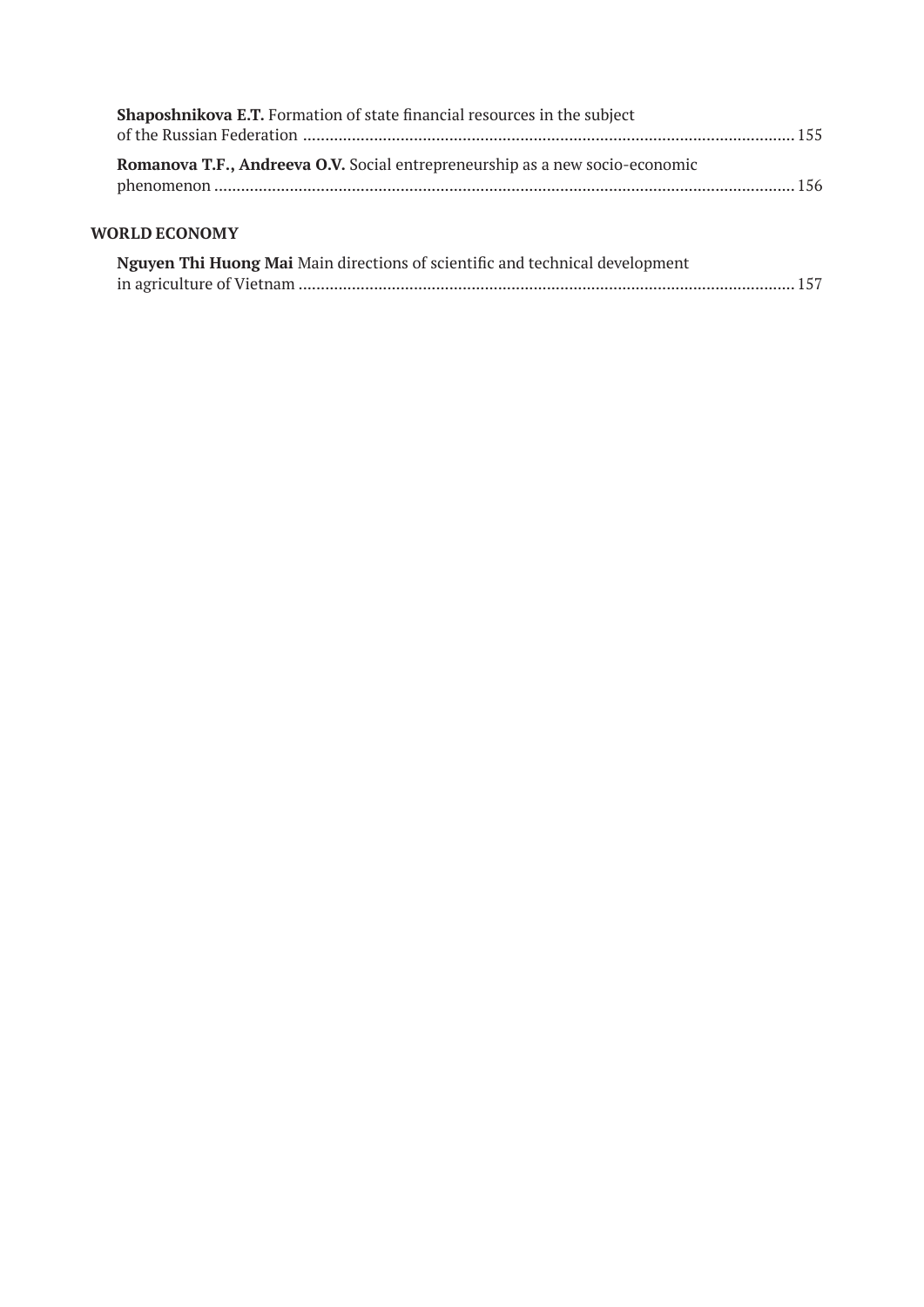# **ECONOMIC THEORY**

# **CLUSTER TECHNOLOGIES IN THE PARADIGM OF THE DEVELOPMENT OF REGIONAL INNOVATION SYSTEMS (THE ENDING)**

©© 2018 **Konovalova Maria Evgenievna**

Doctor of Economic Sciences, Head Department of Economic Theory Samara State University of Economics 141, Soviet Army Street, Samara, 443090, Russia E‑mail: mkonoval@mail.ru

©© 2018 **Kuzmina Olga Yurievna**

PhD in Economics, Associate Professor of the Department of Economic Theory Samara State University of Economics 141, Soviet Army Street, Samara, 443090, Russia E‑mail: pisakina83@yandex.ru

©© 2018 **Khansevarov Rustam Idrisovich** Doctor of Economic Sciences, Professor of the Department of Economic Theory Samara State University of Economics 141, Soviet Army Street, Samara, 443090, Russia E‑mail: rust1978@mail.ru

In the article the questions reflecting the problems of formation and development of the regional innovation system in its close interaction with the cluster policy of the region and its intellectual potential are considered, the mechanism for creating effective territorial structural entities involving active interaction of the state and private business is shown, with the aim of creating conditions for innovation.

*Key words: cluster technologies, regional innovation systems, clusters, innovations, regional development institute*

*Received for publication on 14.08.2018*

## **POST-KEYNESIAN MODELS OF ECONOMIC GROWTH IN THE CONTEXT OF PROBLEMS OF EMERGING MARKETS**

©© 2018 **Wen Guanxu**

Post-graduate student of the Department of Economic Theory and Management Moscow Pedagogical State University 1/1, M. Pirogovskaya str., Moscow, 119991, Russia E‑mail: venguanxu@mail.ru

©© 2018 **Likhachev Mikhail Olegovich** Doctor of Economics, Associate Professor Professor of the Department of Economic Theory and Management Moscow Pedagogical State University 1/1, M. Pirogovskaya str., Moscow, 119991, Russia E‑mail: olegmix71@mail.ru

The article considers the structure of Post-Keynesian models of economic growth, in particular, the models of N. Kaldor. The authors consider the internal logic and theoretical conclusions of these models in relation to the problems of modern countries with emerging markets and make the conclusion that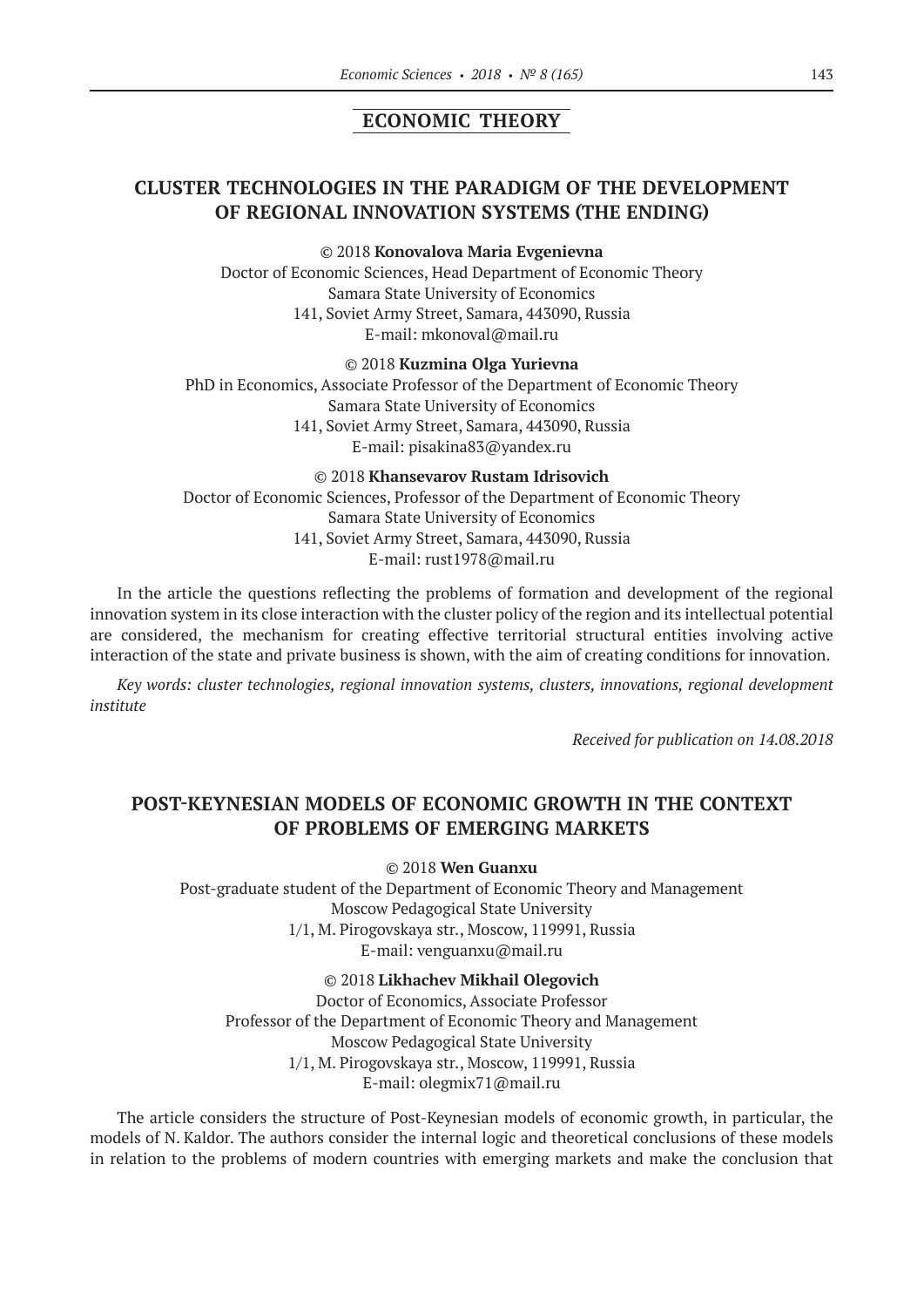Post-Keynesian models of economic growth adequately reflect the most important characteristics of the economic growth in developing countries.

*Key words: post-Keynesianism, economic growth, typology of economic growth, post-Keynesian growth models, the N. Kaldor model, sustainable growth rates, emerging markets, developing countries.*

#### **References**

- 1. *Blaug M.* Economic theory in retrospect. Мoscow. 1994.
- 2. *Weintraub S.* Post-Keynesian theories of economic growth. // Modern economic thought.— Moscow: Progress, 1981.
- 3. *Kurtz H.D.* Technical Changes, Growth and Distribution: A Stable Approach to Unstable Growth. Capital, distribution, effective demand. Мoscow. 1998.4.
- 4. *Stoleru L.* Equilibrium and economic growth (principles of macroeconomic analysis). Мoscow., 1974.
- 5. *Asensio A., Lang D. Charles S.* Post Keynesian modeling: where are we, and where are we going to? // Journal of Post Keynesian Economics. Volume 34, 2012 — Issue 3. pp. 393–412.
- 6. *Bairam E.I.* Kaldor's technical progress function revisited // Applied Economics Letters Volume 2, 1995 Issue 9. pp. 302–304.
- 7. *Boylan T. A.,* O'*Gorman P.F.* Kaldor on Debreu: The Critique of General Equilibrium Reconsidered // Review of Political Economy. Volume 21, 2009 — Issue 3. pp. 447–461.
- 8. *Drumond C. E., De Jesus C.S.* Monetary and fiscal policy interactions in a post Keynesian open-economy model // Journal of Post Keynesian Economics. Volume 39, 2016 — Issue 2. pp. 172–186.
- 9. *King J.E.* Kaldor and the Kaldorians / Handbook of Alternative Theories of Economic Growth. Northampton, 2010.
- 10. *Kurz H. D., Salvadori N.* The post-Keynesian theories of growth and distribution: a survey / Handbook of Alternative Theories of Economic Growth. Northampton, 2010.
- 11. *McCombie J. S. L., Roberts M.* Effective-demand-constrained growth in a two-sector Kaldorian model // Journal of Post Keynesian Economics. Volume 31, 2008 — Issue 1. pp. 57–78.
- 12. *Rosenbaum E.* Zero growth and structural change in a post Keynesian growth model // Journal of Post Keynesian Economics. Volume 37, 2015 — Issue 4. pp. 623–647.

*Received for publication on 27.08.2018*

## **ECONOMICS AND MANAGEMENT OF NATIONAL ECONOMY**

# **MODERNIZATION OF THE RUSSIAN ECONOMY IN THE CONTEXT OF TRANSFORMATION OF THE SOCIAL STRUCTURE OF SOCIETY**

©© 2018 **Naumov Alexander Sergeevich** PhD in Economics, Senior Researcher Institute of Economics Russian Academy of Sciences 32, Nakhimovsky Ave, Moscow, 117218, Russia E‑mail: as.naumov@mail.ru

The reasons for the objective necessity of modernizing the Russian economy under conditions of transformation of the social structure of the society are revealed, the influence is revealed, the influence of this structure is disclosed on the choice of strategic priorities for this modernization, the features of the formation of the public system are analyzed, the foreign experience of forming the middle class as a means of removing social contradictions in the modernization process, outlines the author's point of view on the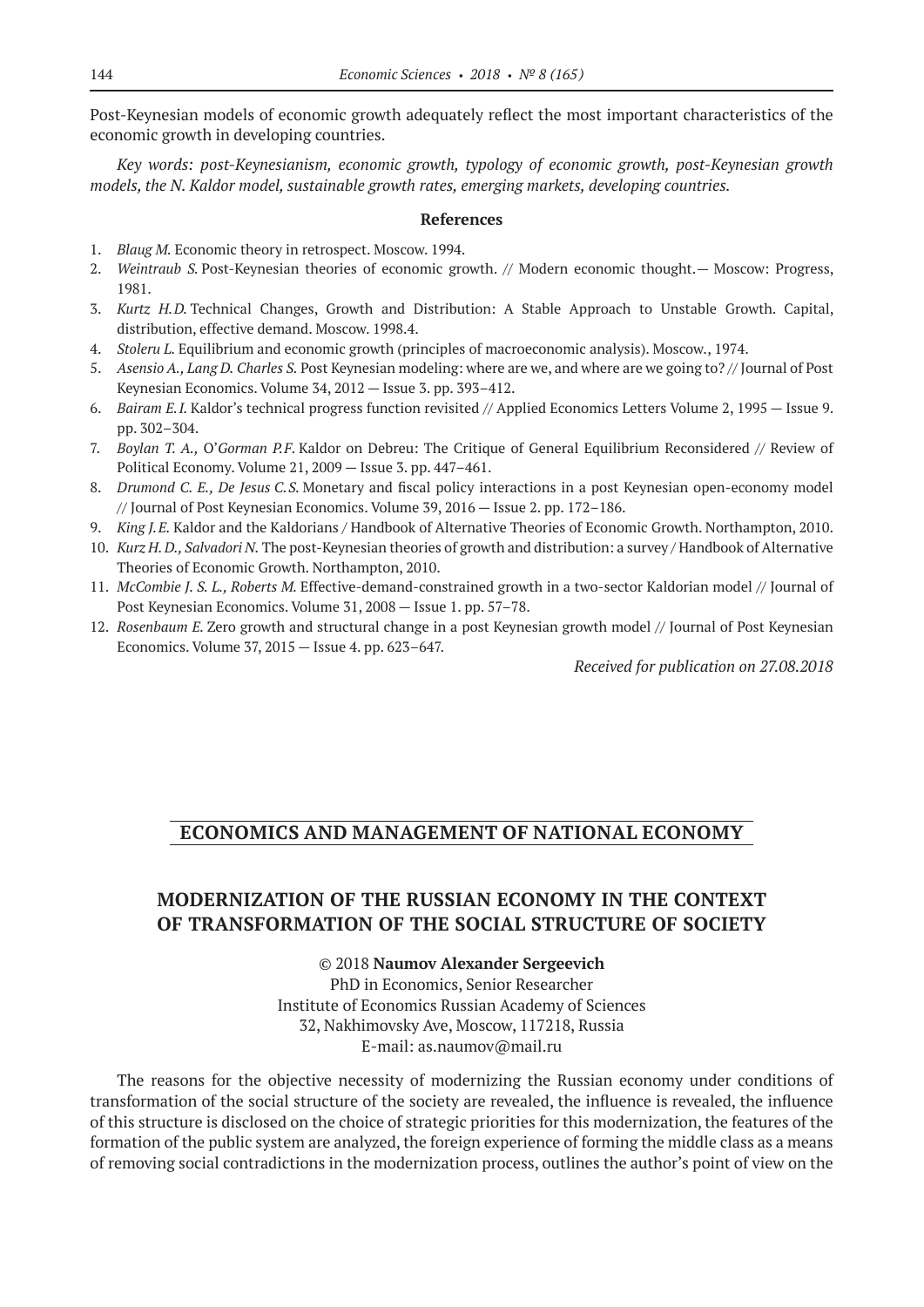issues under consideration.

*Key words: modernization of the Russian economy, social structure, stratification, social contradictions, mode of production, technological structure, socio-economic development, economic structure, middle class, investments, innovations.*

*Received for publication on 14.08.2018*

# **THE MAIN CONDITIONS OF INNOVATION AND TECHNOLOGICAL DEVELOPMENT ENGINEERING COMPANIES**

©© 2018 **Yakunin Alexey Vitalyevich**

Samara State University of Economics 141, Soviet Army Street, Samara, 443090, Russia

The questions assess the main factors that affect the rate of development of the leading technology in the domestic mechanical engineering. Indicated reserves of increase of efficiency of use of scientific and technological potential of the Russian machine-building enterprises by improving the organizational and economic mechanisms in the system of industrial activity.

*Key words: factors, innovation, technology, engineering, potential development reserves.*

*Received for publication on 28.08.2018*

# **ANALYSIS OF THE CURRENT STATE OF THE IMPORT SUBSTITUTION STRATEGY IN THE RUSSIAN FEDERATION**

#### ©© 2018 **Kshnyakin Petr Andreevich**

Head of the Laboratory of Artificial Intelligence Systems in Medicine Samara State Medical University of the Ministry of Healthcare of the Russian Federation 89, Chapaevskaya Street, Samara, 443099, Russian E‑mail: kshnjakin@yandex.ru

Тhe article discusses the problem of import substitution in the Russian Federation. The current state of the problem and the main trends are described. Effective and inefficient vectors for solving the problem were noted.

*Key words: innovation management, innovation, import substitution, medicine, strategies, trends, efficiency.*

*Received for publication on 31.08.2018*

# **ABOUT THE NECESSITY OF ACCOUNTING OF THE HYDROCARBON RAW MATERIALS RESOURCE BASE EXHAUSTION FACTOR FOR ENSURING LONG-TERM REGIONAL DEVELOPMENT**

#### ©© 2018 **Tsibulnikova Margarita Radievna**

PhD in Geographical Sciences, Associate Professor of the Department Oil and Gas NI Tomsk Polytechnic University (Department of Oil and Gas) 30, Lenin Ave., Tomsk, 634050, Russia E‑mail: tsibulnikova2011@yandex.ru

#### ©© 2018 **Sharf Irina Valerievna**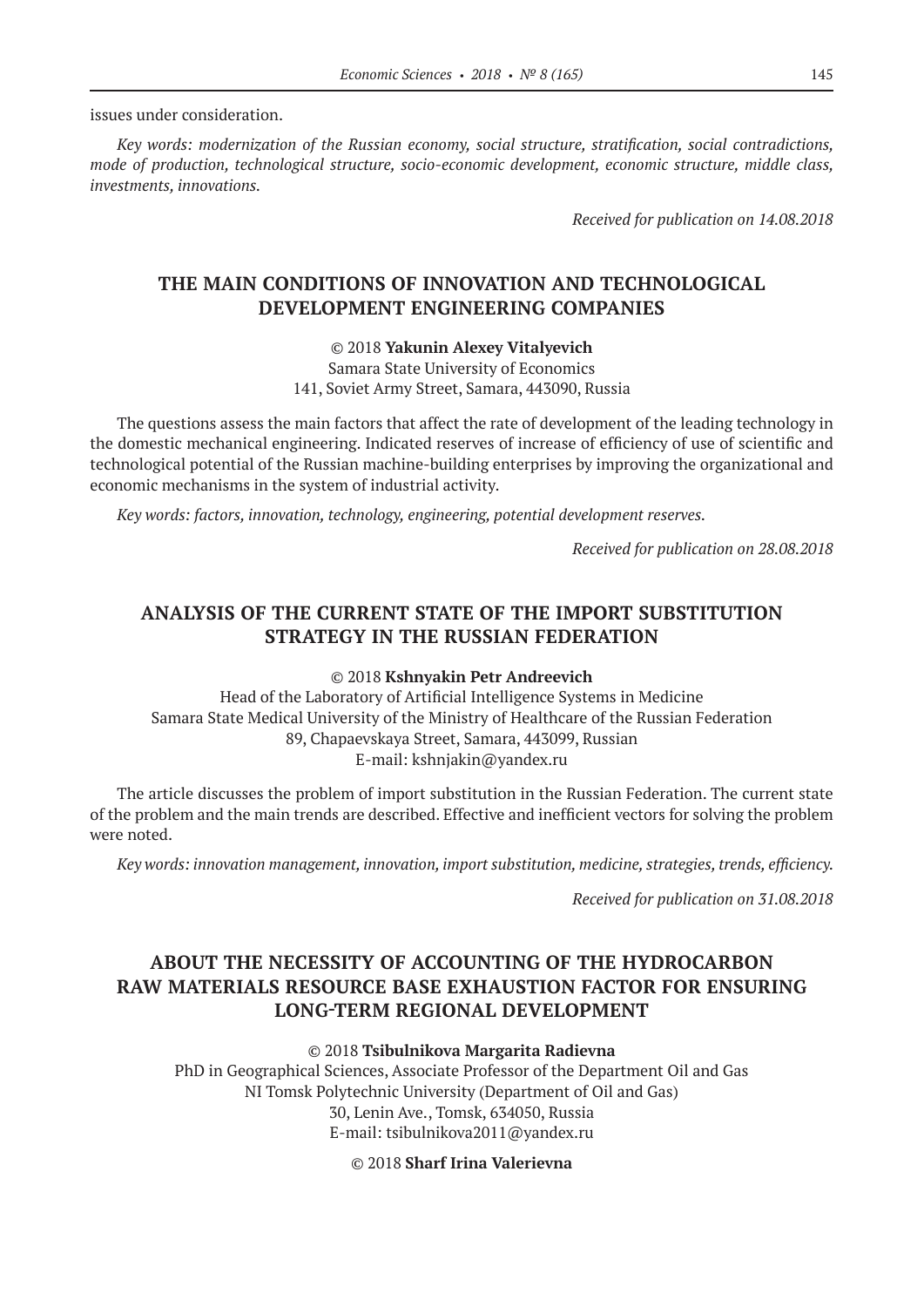## PhD in Economics, Associate Professor the Department of Oil and Gas NI Tomsk Polytechnic University (Department of Oil and Gas) 30, Lenin Ave., Tomsk, 634050, Russia E-mail: irina\_sharf@mail.ru

The necessity of a research of influence of a factor of the mineral raw material resources stocks exhaustion on parameters of social and economic development of the commodity dependence territory is proved. As an example, the Tomsk region in the context of interrelations of subsurface use with social and economic development of the territory is considered. Special attention is paid to economic assessment of oil reserves exhaustion. Calculations using the various methods and their comparative analysis are given. Approach to accounting of results of assessment of the region mineral resources exhaustion in distribution of investment incomes between federal and regional budgets is proved.

*Key words: natural factor, environmental management, oil reserves exhaustion, economic assessment, investment incomes, territorial development, state regulation*

- 1. *Adam A.M., Cibul'nikova M.R* Obosnovanie neobhodimosti pereraspredeleniya naloga na dobychu uglevodorodnogo syr'ya mezhdu federal'nym i regional'nym byudzhetami na primere Tomskoj oblasti // Mineral'nye resursy Rossii. EHkonomika i upravlenie. 2006. № 2. S. 72–73.
- 2. *Baklanov P.*YA. Geograficheskie i geopoliticheskie faktory v regional'nom razvitii//Regional'nye issledovaniya.—  $2014. - N^{\circ} 2. - S. 4 - 10.$
- 3. *Volkonskij V.A., Kuzovkin A.I., Mudrecov A.F.* Prirodnaya renta i metody ee ocenki// Problemy prognozirovaniya.—  $2005 - N^{\circ}$  1. - S. 50-61.
- 4. Gosudarstvennyj doklad «O sostoyanii i ohrane okruzhayushchej sredy Tomskoj oblasti v 2015 godu». Tomsk: Del'taplan, 2016. 156 s.
- 5. *Dikson D. A., Skura L.F., Karpenter R.A.* EHkonomicheskij analiz vozdejstvij na okruzhayushchuyu sredu. M.: Izd. «Vita-press».— 2000.— 272 s.
- 6. *Zubarevich N.V., Safronov S.G.* Territorial'noe neravenstvo dohodov naseleniya Rossii i drugih krupnyh postsovetskih stran// Regional'nye issledovaniya. —  $2014$ . —  $N^2$  4 (46). — S. 100–110.
- 7. *Ignat'eva M.N.* Formirovanie prirodnogo potenciala territorii//Izvestiya Ural'skogo Gosudarstvennogo gornogo universiteta. Ekaterinburg. —  $2014.$   $-N<sup>°</sup> 4(36).$   $-S. 51-55$
- 8. *Kimel'man S.A.* Syr'evoj sektor ehkonomiki Rossii: sostoyanie i vozmozhnosti razvitiya // EHkonomika regiona № 4.— 2010.— S. 173–182
- 9. *Kryukov V. A., Sevast'yanova A. E., Tokarev A.N.* Sovremennyj podhod k razrabotke i vyboru strategicheskih al'ternativ razvitiya resursnyh regionov // EHkonomika regiona.— 2017.— T. 13, vyp. 1.— S. 93–105
- 10. *Kuznecova O.V.* Regional'naya politika Rossii: diskussionnye voprosy sovremennogo ehtapa razvitiya// Regional'nye issledovaniya.— 2016.— № 4 (54).— S. 10–16.
- 11. *L'vov D. S., Kimel'man S. A., Pitelin A.K.* O probleme rentnogo nalogooblozheniya//EHkonomicheskaya nauka sovremennoj Rossii.— 2004.— № 3.-S. 5–16.
- 12. *Privalovskaya G.A., Volkova I.N.* Vliyanie resursopol'zovaniya na social'no ehkonomicheskoe razvitie syr'evyh regionov // Iz-vo. RAN. Ser. geogr.— 2004.— S. 5–16.
- 13. *Privalovskaya G. A., Volkova I.N.* Social'no-ehkonomicheskie predposylki riskov ustojchivogo razvitiya regionov Rossii // Izvestiya Rossijskoj Akademii nauk. Seriya geograficheskaya.— 2010 —№ 3.— S. 8–20.
- 14. Prirodopol'zovanie v territorial'nom razvitii sovremennoj Rossii: / Pod red. I.N. Volkovoj, N.N. Klyueva. M.: Media Press.— 2014.— 360 s.
- 15. *Rahmankulov, D. L., Nikolaeva S.V., Latypova F.N., Vil'danov F. SH*. O probleme istoshcheniya mirovyh zapasov nefti. Bashkirskij himicheskij zhurnal. 2008. Tom 15. № 25 s. 5–35.
- 16. Regiony Rossii. Social'no-ehkonomicheskie pokazateli. Stat. sb. / Rosstat. 2016. 1326 s.
- 17. *Tatarkin A.I.* Regional'naya napravlennost' ehkonomicheskoj politiki Rossijskoj Federacii kak instituta prostranstvennogo obustrojstva territorij//EHkonomika regiona.— 2016.— T. 12, Vyp. 1.— S. 9–27
- 18. Tomskaya oblast' v cifrah. Krat.stat.sb./Tomskstat. Tomsk. 2016. 252 s.
- 19. *El. Serafy*. The proper calculation of income from depletable resources/Eds. Y.J. Ahmad, E.S. Serafy, E Lutz. A United Nations Environment Program — World Bank Symposium. Washington, D. C.: World Bank.— 1989.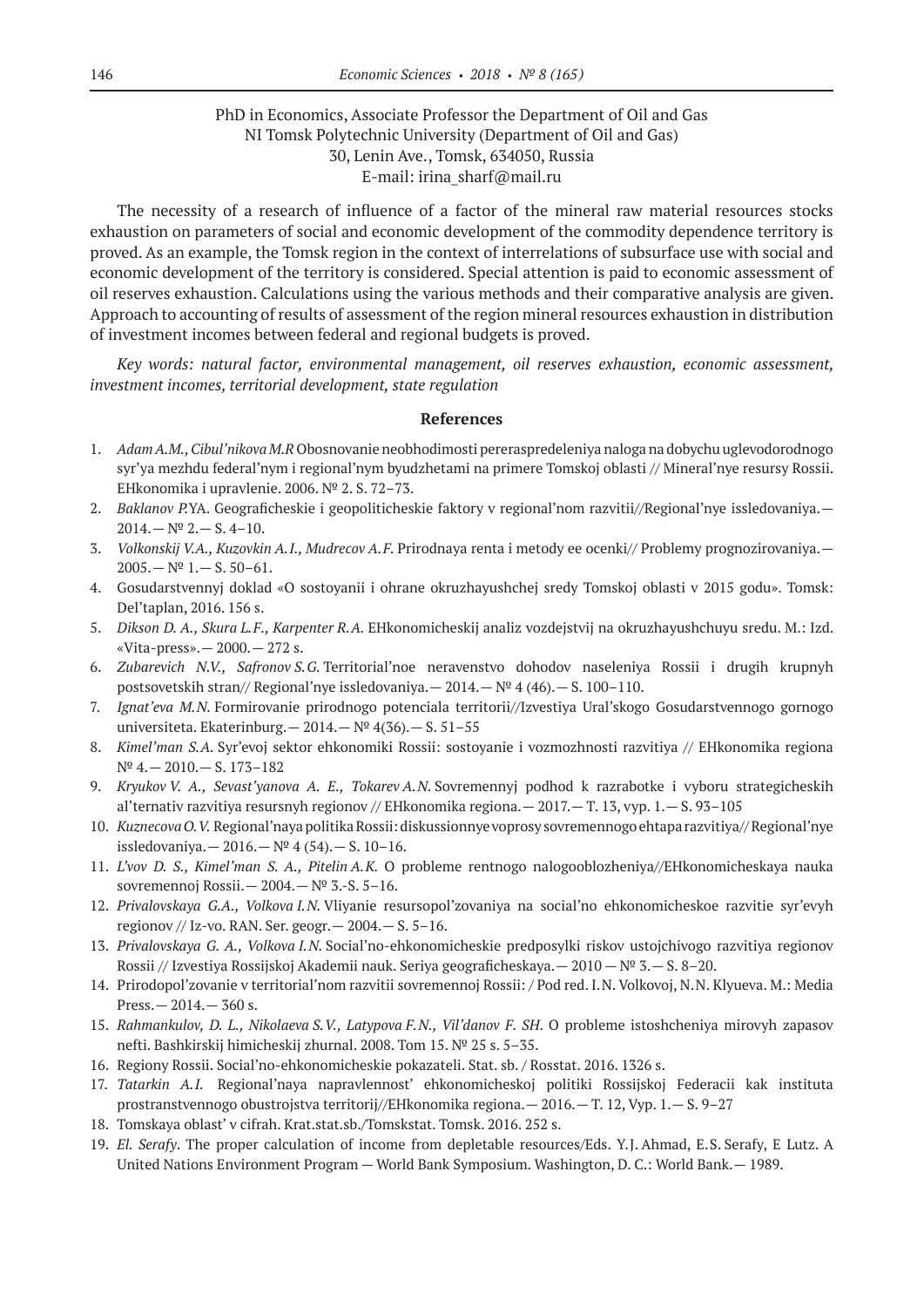- 20. *Hartwick J.M.* Intergenerational Equity and the Investing of Rents from Exhaustible Resources // The American Economic Review.— 1977. V. 67.— N5.— P. 972–974.
- 21. *Janshanlo R.E.* The role of natural rent in the economic development of Kazakhstan //Journal of Advanced Research in Law and Economics. . V.7, Issue 2.— 2016.— P. 240–247.
- 22. *Raheem I.D., Isah K.O., Adedeji A.A.* Inclusive growth, human capital development and natural resource rent in SSA Economic // Change and Restructuring.  $- 2016. - N^{\circ} 1. -R. 1-20.$
- 23. *Sharf, I.; Grinkevich, L; Tsibulnikova, M*.; i dr.Tax Burdens of Russian Oil Producing Companies Comparative Analysis, Proceedings of the 27th Conference International Business Information Management Association. Milan, ITALY, MAY04–05, 2016, p.410–415

*Received for publication on 28.08.2018*

## **DYNAMICS OF INDICATORS OF ENERGY CONSUMPTION AND ENERGY EFFICIENCY OF RUSSIAN INDUSTRIAL ENTERPRISES**

©© 2018 **Lozenko Valery Konstantinovich**

Doctor of Technical Sciences, Professor of the Department of Economics in Energy and Industry National Research University «MPEI» 14, Krasnokazarmennaya Street, Moscow, 111250, Russia

E‑mail: lozenkovk@yandex.ru,

©© 2018 **Mikheev Dmitrij Vladimirovich**

PhD in Economics, Assistant Professor of the Department of Electric supply of Industrial Enterprises and Electrotechnologies

National Research University «MPEI»

14, Krasnokazarmennaya Street, Moscow, 111250, Russia

E‑mail: arctic-fox17@yandex.ru

©© 2018 **Suhareva Evgeniya Viktorovna**

PhD in Economics, Associate Professor of the Department of Economics in Energy and Industry National Research University «MPEI» 14, Krasnokazarmennaya Street, Moscow, 111250, Russia E‑mail: SukharevaYevV@mpei.ru

©© 2018 **Shindina Tatiana Alexandrovna**

Doctor of Economics, Associate Professor, Director of the Institute of Additional Distance Education National Research University «MPEI» 14, Krasnokazarmennaya Street, Moscow, 111250, Russia E‑mail: ShindinaTA@mpei.ru

The paper presents an analysis of energy consumption and energy efficiency indicators of Russian industry (by types of economic activity) in the post-crisis period. The data on the structure of energy and power consumption, the share of costs and the dynamics of expenditures on energy resources of Russian industrial enterprises, and energy efficiency indicators of Russian industrial enterprises are presented and processed. The reasons and consequences of low energy efficiency of the Russian industry are described, the actual data on the implementation of the international standard on energy management ISO 50001:2011 in the practice of management of Russian and foreign organizations are presented.

*Key words: industry, energy consumption, energy efficiency, energy intensity, sustainable development, ISO 50001:2011.*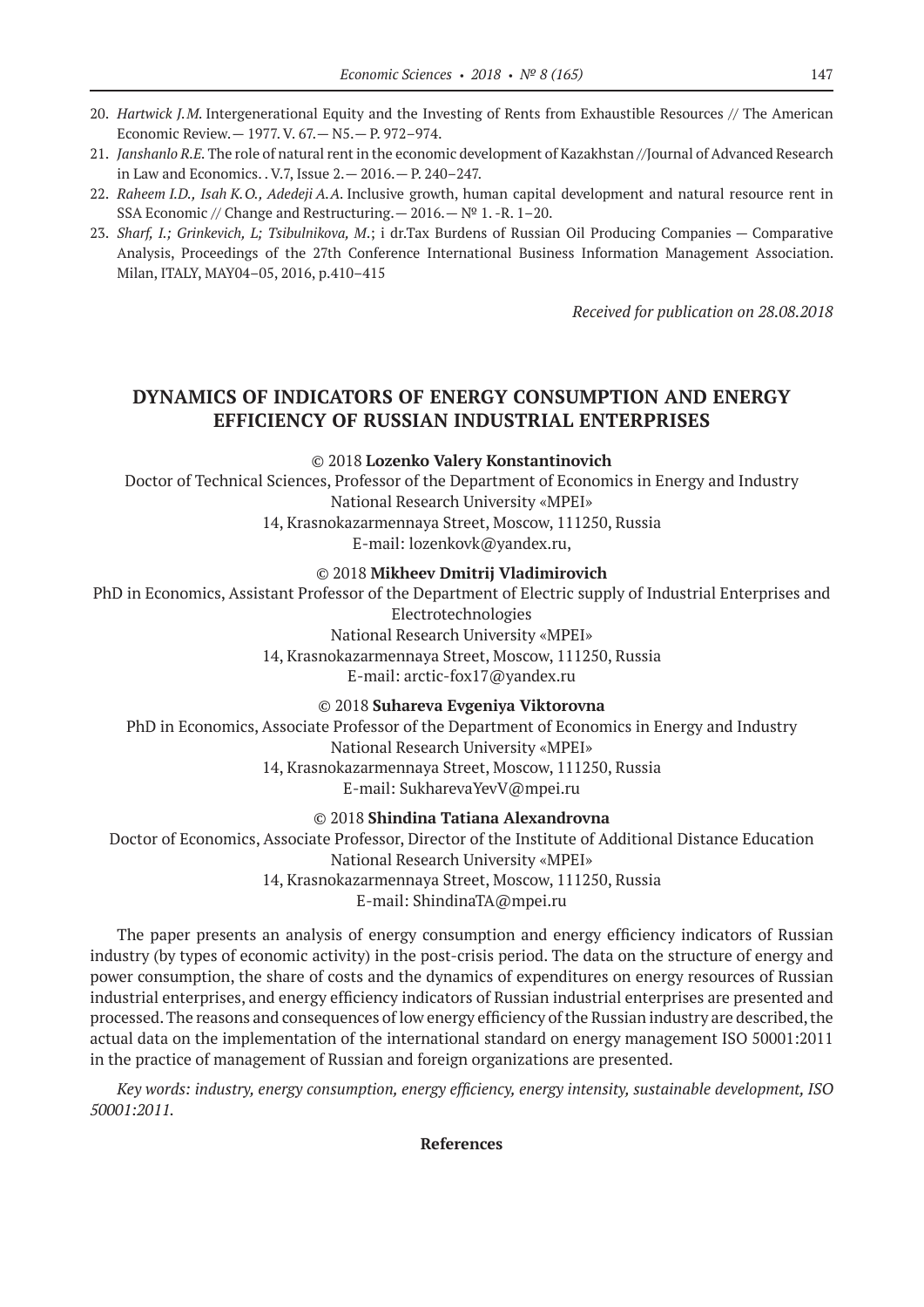- 1. *Bobylev S.N., Chereshnya O.Y., Kulmala M., Lappalainen H.K., Petäjä T.,* Solov'eva S.V., *Tikunov V.S., Tynkkynen V.* Indicators for digitalization of sustainable development goals in PEEX Program // GEOGRAPHY, ENVIRONMENT, SUSTAINABILITY. 2018. Vol. 11. № 1. pp. 145–156. DOI: http://dx.doi.org/10.24057/2071–9388– 2018–11–1–145–156.
- 2. ISO 50001:2011 «Energy management systems Requirements with guidance for use» [Electronic resource] / ISO. URL: http://www.iso.org/iso/catalogue\_detail?csnumber=51297 (date of access: 18.05.2015).
- 3. ISO Survey of certifications to management system standards Full results [Electronic resource] / ISO. URL: https://isotc.iso.org/livelink/livelink?func=ll&objId=18808772&objAction=browse&viewType=1 (date of access: 20.09.2018).
- 4. *Bashmakov I.A.* (2013) Increasing energy efficiency in Russian industry. What to do! Energosovet, № 3(28), pp. 41–56.
- 5. *Bobylev S.N., Averchenkov A.A.,* Solov'eva S.V., *Kiryushin P.A.* (2010) Energy efficiency and sustainable development. M., Institut ustoychivogo razvitiya / Tsentr ekologicheskoy politiki Rossii, 148 p.
- 6. *Bobylev S.N., Zubarevich N.V., Soloveva S.V., Vlasov Yu.S.* (2011) Sustainable Development: Methodology and Measurement Techniques. M., Ekonomika, 358 p.
- 7. Legislation [Electronic Source] / Ministry of Energy of Russian Federation. URL: http://minenergo.gov.ru/ documents/zakon (date of access: 13.03.2018).
- 8. *Lozenko V.K., Ageev M.K.* (2012) The development of organizational mechanisms is a key factor of innovative progress in energy efficiency management. Zhurnal «Kontrolling», Nº 1 (43), pp. 55-61.
- 9. *Lozenko V.K., Mikheev D.V.* (2016) Energy efficiency managing and sustainable development of organisations. Saarbrücken, LAP LAMBERT Academic Publishing, 284 p.
- 10. *Meshcheryakova Т.S.* (2015) Energy management of an industrial enterprise based on the use of an energy service contract: avtoreferat dis. kand. ekon. nauk: 08.00.05. Moscow, 25 p.
- 11. World energy statistics. Yearbook 2018 [Electronic source] / Enerdata. URL: https://yearbook.enerdata.ru (date of access: 20.08.2018).
- 12. *Mikheev D.V.* (2017) The energy use management of an industrial enterprise based on energy efficiency indicators. Ekonomika i upravlenie: problemy, resheniya, Vol. 4 (65), № 5–2. pp. 171–177.
- 13. Official statistics [Electronic source] / Federal'naya sluzhba gosudarstvennoy statistiki. URL: http://www.gks.ru/ wps/wcm/connect/rosstat\_main/rosstat/ru/statistics/ (дата обращения: 21.03.2018).
- 14. Industrial production in Russia (2016). Stat. sb. Rosstat. M., 347 p.

*Received for publication on 14.08.2018*

# **IMPROVING PUBLIC INVESTMENT POLICIES AS A FACTOR OF STRUCTURAL TRANSFORMATION AGRICULTURE**

#### ©© 2018 **Lipchenko Elena Alekseevna**

PhD in Economics, Associate Professor Moscow State University of Technology and Management named after K.G. Razumovsky 109004, Moscow, Zemlyanoy Val str., 73 E‑mail: lea.2017@yandex.ru

The article shows that the structure of investment flows depends on the given proportions and ratios of the reproductive process in agriculture. The state, setting priorities for the development of agriculture, determining the perspective proportions of the reproduction process in the framework of its investment policy, creates a profile of agriculture, competitive in the global economy.

*Key words: investments, agriculture, technological modernization, structural transformation, state regional policy, rural areas.*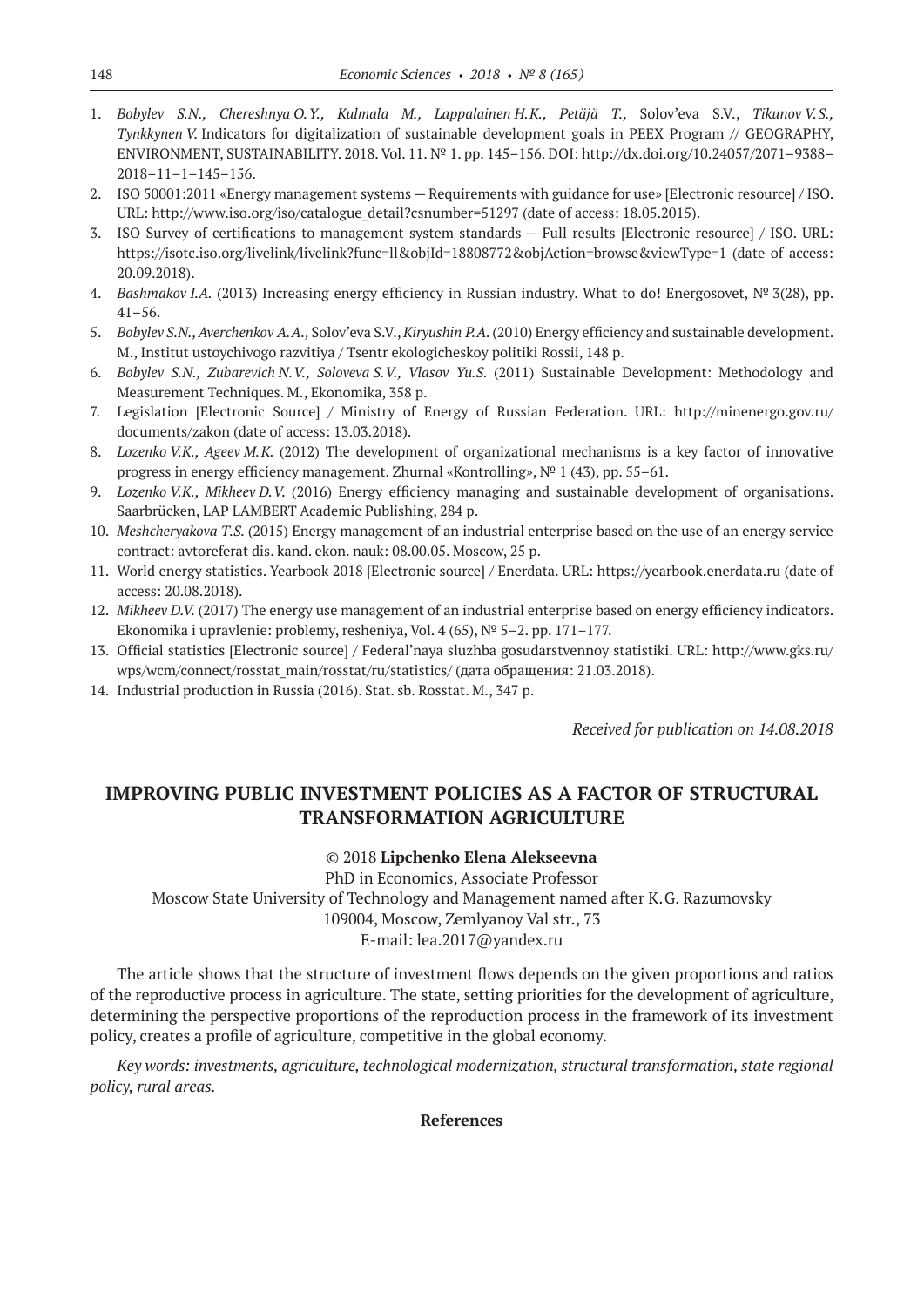- 1. *Ivanter V. V., Porfiriev B.N., Shirov A.A., Volkov I.N.* (2014) Osnovy strukturno-investicionnoj politiki v sovremennyh rossijskih usloviyah [Fundamentals of structural-investment policy in modern Russia]. Vestnik Finansovogo universiteta — Vestnik of Financial University, 1; *Guskova M.F., Sterlikov P.F., Sterlikov F.F.* Dialectics of economic progress. Economics. 2006. No. 7. P. 154; *Myakshin V.N.* (2014) Regional'naya investicionnaya politika kak osnova gosudarstvennogo upravleniya strukturnymi preobrazovaniyami [Regional investment policy as a basis of state management of structural transformations]. Regional'naya ehkonomika: teoriya i praktika — Regional economy: theory and practice. 10.
- 2. *Lipchenko E.A.* (2017) Gosudarstvennoe regulirovanie agrarnogo sektora ehkonomiki v kontekste strukturnyh preobrazovanij sel'skogo hozyajstva [State regulation of the agrarian sector of the economy in the context of structural reforms of agriculture]. Scientific and information support of the innovative development of agriculture: (mater. IX international. science.—practice. conf.). M.: Izd-vo FGBNU «Rosinformagrotekh»—Moscow: Publishing house of rosinformagrotech.
- 3. *Myakshin V.N.* (2013) Strategiya gosudarstvennogo upravleniya strukturnymi preobrazovaniyami v ehkonomike regiona [The strategy of governance of structural reforms in the economy of the region]. Arhangel'sk — Arkhangelsk.; *Proka N.I., Savkin V.I., Burov A.V.* Gosudarstvennaya podderzhka agrarnogo sektora Rossii v novyh social'no-ehkonomicheskih usloviyah [State support of the Russian agricultural sector in the new socio-economic conditions]. Oryol: Izdatel'stvo: Orlovskij gosudarstvennyj agrarnyj universitet imeni N.V. Parahina — Orel: publishing House: Orel state agrarian University named after N. In. Parahina.

*Received for publication on 28.08.2018*

## **THE POTENTIAL OF PUBLIC-PRIVATE AND MUNICIPAL-PRIVATE PARTNERSHIPS IN THE FINANCING OF AGRICULTURAL ENTERPRISE**

#### ©© 2018 **Bondarenko Tatyana Grigoryevna**

PhD in Economics, Associate Professor of the Department of Financial Management Russian University of Economics named after G.V. Plekhanov 36, Stremyanny lane, Moscow, 117997, Russia

#### ©© 2018 **Zhdanova Olga Alexandrovna**

PhD in Economics, Associate Professor of the Department of Financial Management Russian University of Economicsnamed after G.V. Plekhanov 36, Stremyanny lane, Moscow, 117997, Russia

#### ©© 2018 **Goryainova Lyudmila Vladimirovna**

PhD in Economics, Associate Professor of the Department of Economic Theory Russian University of Economics named after G.V. Plekhanov 36, Stremyanny lane, Moscow, 117997, Russia E-mail: lvgoryainova@mail.ru

The possibility of financing agribusiness enterprises using the PPP mechanism, which is important in the conditions of lack of budgetary funds. It is shown that for the activation of partnerships, it is necessary to develop PPP based on the use of criteria for compliance of agricultural facilities, which may enter into agreements. The prospects of PPP in the direction of development of integration of enterprises for the production of agricultural products.

*Key words: public-private partnership, agro-industrial complex, concession, private initiative, public initiative, integration, competences.*

- 1. *Abalkin L. I.* economic security of Russia: threats and their reflection // economic Issues. 1994. No. 12. P. 5.
- 2. *Zinchenko A.* p. problems of reproduction in agriculture of Russia //forecasting Problems. 2017. No. 2. P. 35.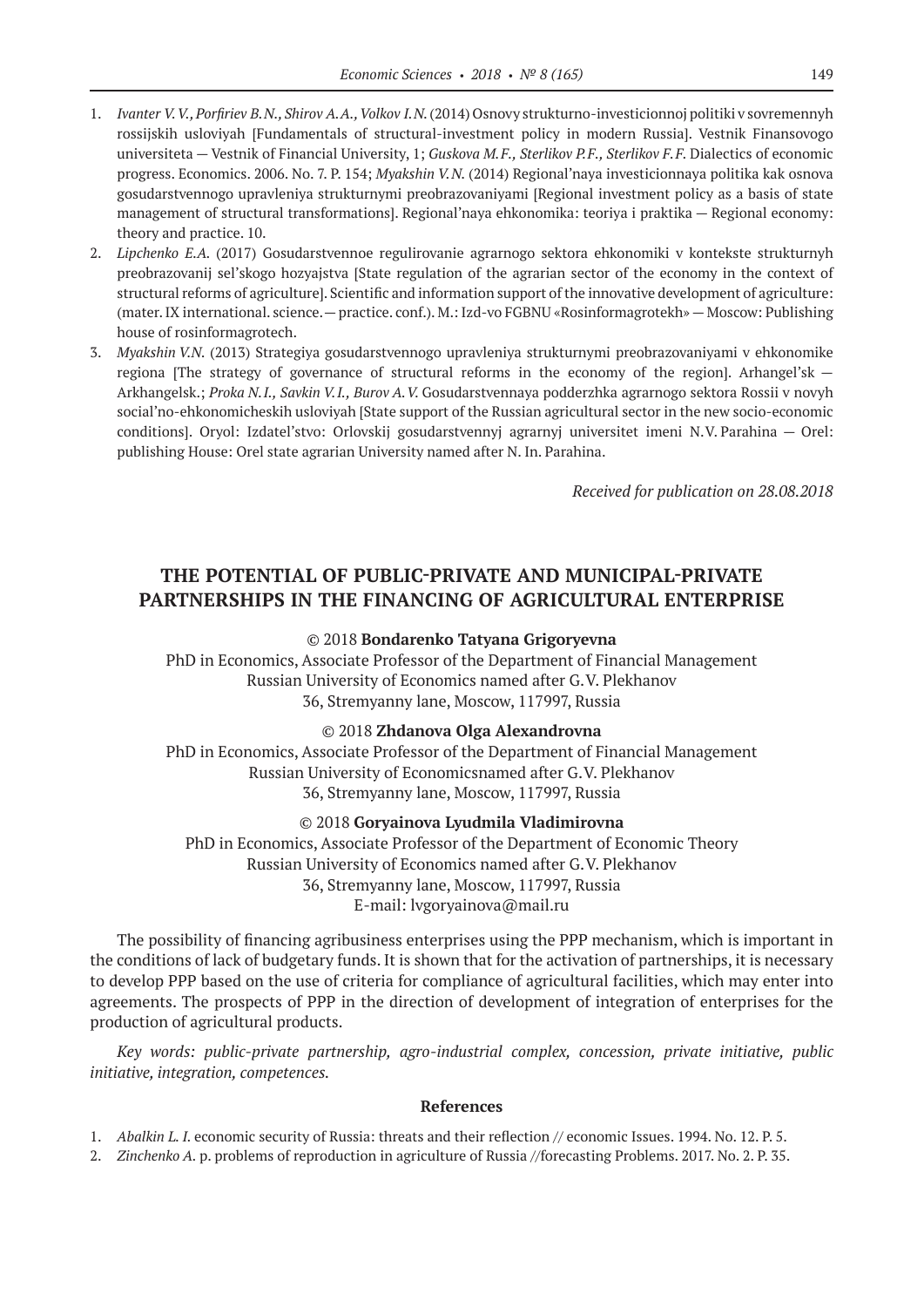- 3. Economic theory: textbook for bachelors / Vershinin A.A., Goryainov, L. V., Danilin Y.V., Maksimova T.P., Maryganova E.A., Nazarova E.V. /ed. by V.F. Maximova. M: Yurayt.2017.P. 324. (Ser. 58 Bachelor. Academic course)
- 4. The website Benefits all [Electronic resource] URL: http://lgoty-vsem.ru/subsidii/grant-na-razvitie-selskogohozyajstvu-nachinayushhemu-fermeru.html (accessed 16.09.2018)
- 5. *Yescombe E.R.* Public private partnerships: principles of Finance/ E.R. Yescombe. Per.s.English.— M.: Alpina Publisher.2015.P. 41.
- 6. *Kochetkova S. V.* implementation of PPP projects in the agricultural sector: European experience / / Contentus. 2017. No. 1. P. 9–20.
- 7. *Maximova T. P., Bondarenko N.E.* Conceptual basis of inter-firm cooperation and integration processes in the agroindustrial complex of the Russian Federation //Bulletin of Plekhanov Russian University of Economics .2017. No. 4. P. 13–22.
- 8. Resolution of the Government of the Russian Federation of 29.12.2017 N1686 «on approval of criteria for the assignment of production facilities, primary and (or) subsequent (industrial) processing, storage of agricultural products to the objects of the concession agreement, the agreement on public-private partnership or municipalprivate partnership» [Electronic resource] access from the certificates. - legal system «Consultant Plus».
- 9. Federal law of the Russian Federation of 29.07.2018, № 261-FZ on amendments to article 4 of the Federal law «on concession agreements» and article 7 of the Federal law «on public-private partnership, municipal-private partnership in the Russian Federation and amendments to certain legislative acts of the Russian Federation» [Electronic resource] access from the certificate.— legal system «ConsultantPlus».
- 10. Platform support for infrastructure projects// Base projects [Electronic resource] / RESINFRA Website URL: http://www.pppi.ru/projects (accessed 15.09.2018)
- 11. Forecast plan (program) of privatization of Federal property and the main directions of privatization of Federal property for 2017–2019.S.16–20 [Electronic resource] / website of the Federal Agency for state property management. URL: https://www.rosim.ru/documents/306545. (accessed 18.09.2018).

*Received for publication on 31.08.2018*

## **INTERNAL MARKETING AS AN ESSENTIAL PART OF HUMAN CAPITAL MANAGEMENT IN THE DIGITAL ECOSYSTEM OF THE SBERBANK OF RUSSIA**

©© 2018 **Ermolaev Konstantin Nikolaevich**

Doctor of Economics, Professor Head of the Department of Institutional Economics and Economic History Samara State University of Economics 141, Soviet Army str., Samara, 443090, Russia E‑mail: ermolaevkn@yandex.ru

> ©© 2018 **Korzhova Galina Anatolyevna** PhD in Economics, Associate Professor Samara State University of Economics 141, Soviet Army str., Samara, 443090, Russia E‑mail: korzhova-galina@yandex.ru

Abstract: Internal marketing as the most important direction of human capital management is an integral part of the digital ecosystem created on the basis of Sberbank infrastructure and able to cover the following industry groups: consumer goods, real estate, education, health, travel and recreation, telecommunications, public services, software and application development, business services, construction, manufacturing, financial services.

*Key words: digital ecosystem, internal marketing, human capital, digitalization, personnel management.*

*Received for publication on 14.08.2018*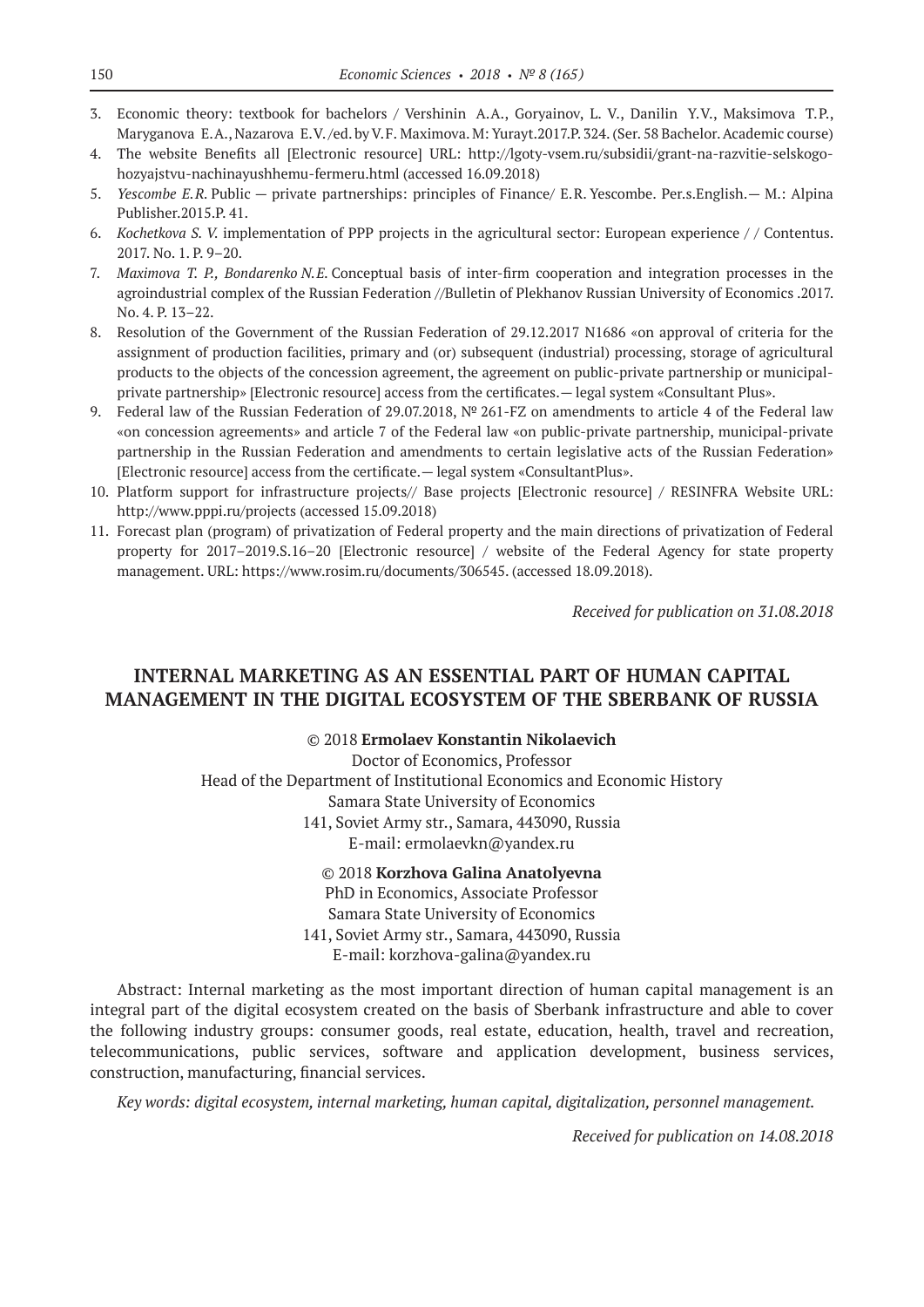## **EVENT SPACE AS AN ELEMENT OF EVENT MARKETING**

©© 2018 **Voitkevich Natalia Ivanovna** Doctor of Economics, Professor Samara State University of Economics 141, Soviet Army Street, Samara, 443090, Russia E‑mail: kafedra-ks@yandex.ru

©© 2018 **Karpov Ivan Alekseevich** PhD in Economics, Associate Professor Samara State University of Economics 141, Soviet Army Street, Samara, 443090, Russia E‑mail: karpovivan79@yandex.ru

The article considers event marketing as a tool of marketing communications and as a special kind of entrepreneurship. The content of marketing activity in event marketing and event marketing complex is substantiated, the role of event space as a component of event marketing complex is shown.

*Key words: event marketing, event marketing, event marketing, event space.*

*Received for publication on 14.08.2018*

## **VIRTUAL ORGANIZATION AS A NEW ORGANIZATIONAL FORM OF ENTERPRISE MANAGEMENT**

©© 2018 **Khromov Ivan Evgenievich** PhD in Economics, Senior Researcher Central Economics and Mathematics Institute RAS 47, Nakhimovsky Prospect, Moscow, 117418, Russia E‑mail: khromov\_gaugn@mail.ru

This paper is devoted to the concept of virtual organization, as a tool that allows a firm to reduce its costs and withstand the rapidly changing market conditions. The concept of virtual organization is still evolving, and so far there is not even a general definition of this concept, approved by the community of researchers in this field.

*Key words: virtual organization, organizational structure, extended enterprise, parent company, partnership, cost reduction, financial planning, enterprise management, projects, procurement.*

*Received for publication on 28.08.2018*

# **INTEGRATION-MODULE APPROACH TO CONTROLLING IN THE COMPANY'S MANAGEMENT SYSTEM**

©© 2018 **Khachemizov Anzor Ruslanovich** Head of department

Joint-stock company «Krasnodarproject» 94, Chapaeva, Krasnodar, 350909, Russia E‑mail: zarubin.vi18@yandex.ru

The article considers the integration-modular approach to controlling in the enterprise management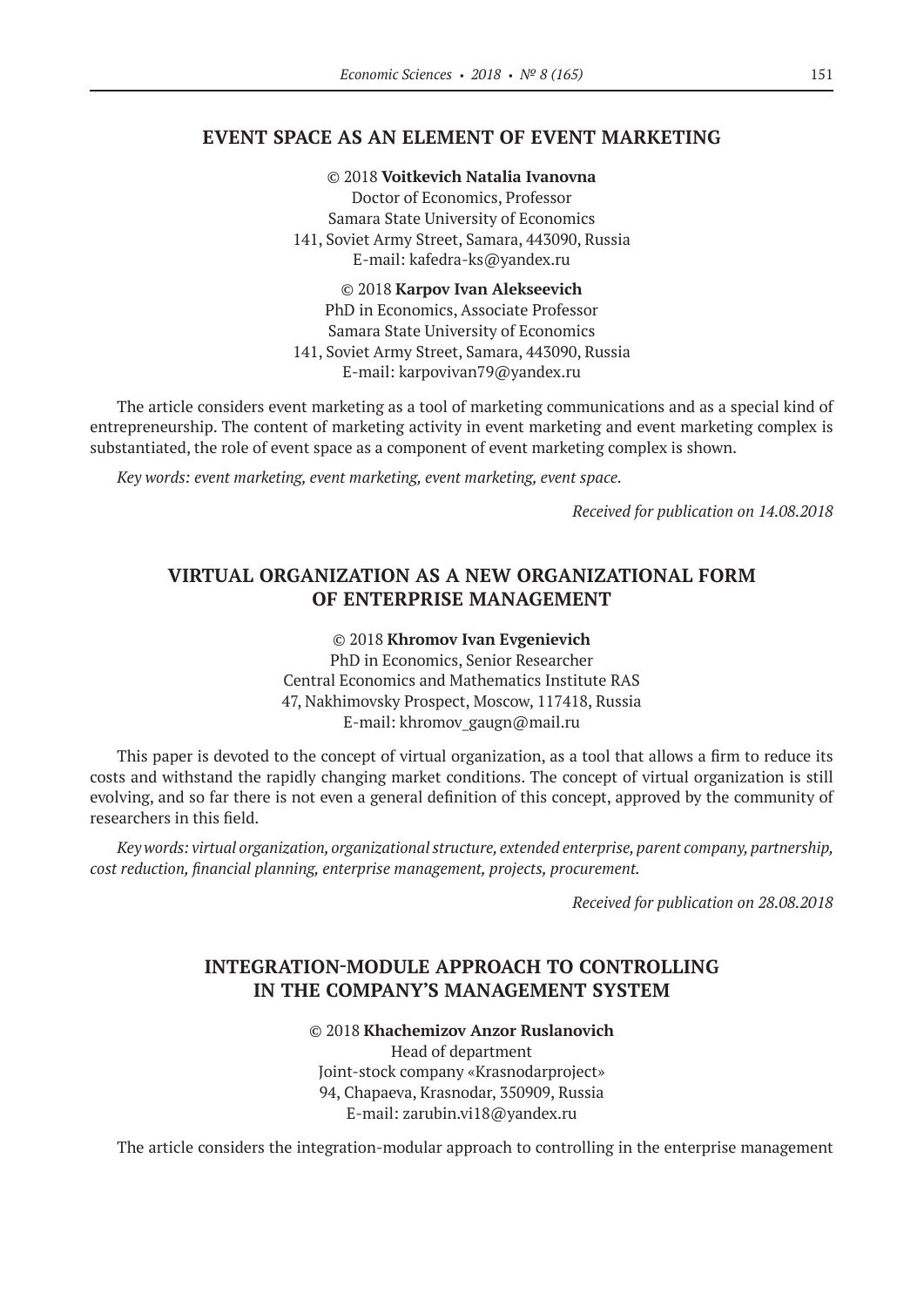system. The integration-modular structure of the controlling mechanism is given. The expediency of introducing this approach in industrial enterprises is substantiated. The content of the main functions and tasks of controlling is determined.

*Key words: controlling, enterprise management system, integration-modular model, functional-process module.*

*Received for publication on 28.08.2018*

# **ANALYSIS OF COGNITIVE UTILITY MODEL OF ORGANIZATION'S REAL ESTATE PUBLIC MANAGEMENT**

#### ©© 2018 **Kamynina Nadezhda Rostislavovna**

PhD in Technical Sciences Associate Professor of Department of Land Law and State Registration of Real Estate Moscow State University of Geodesy and Cartography 4, Gorokhovsky pereulok, Moscow, 105064, Russia Е‑mail: kamyninan@gmail.com

The article explains the formulation of cognitive utility model of organization's real estate public management and the results of expert identification of factors, provides the static analysis of cognitive utility model of real estate public management to identify the most important utility factors in order to improve the quality of real estate public management in the country as a whole and to develop a quality real estate public management strategy.

*Key words: cognitive approach, cognitive model, utility of real estate public management, static analysis.*

- 1. *Abramova, N.A., Voronina, T.A., Fedotov, A.A.* O mekhanizmakh formirovaniya otsenok znacheniy faktorov i vesov vliyaniy v kognitivnykh kartakh [About the mechanisms of forming factor's evaluation and impact weights in cognitive maps]// Trudy IХ Vserossiyskaya shkola-konferentsii molodykh uchenykh «Upravleniye bol'shimi sistemami», 2012.— V.1.— Рр. 111–114.
- 2. *Avdeyeva, Z.K., Kovriga, S.V.* Podkhod k postanovke zadach upravleniya na kognitivnoy modeli situatsii dlya strategicheskogo monitoring [The approach to the formulation of control problems based on cognitive model of the situation for strategic monitoring].— Upravleniye bol'shimi sistemami: sbornik trudov.— 2016.—Edition 59.— Рр. 120–146.
- 3. *Avdeyeva, Z.K., Kovriga, S.V.* Formirovaniye strategiy razvitiya sotsial'no-ekonomicheskikh ob'yektov na osnove kognitivnykh kart [Formation of the development strategy of socio-economic objects based on cognitive maps]. Saarbrucken: LA PLAMBERT Academic Publishing GmbH&Co. KG, 2011.— 184 p.
- 4. *Gerbeyeva, L.YU.* Metodologiya upravleniya sobstvennost'yu na territorii regiona [The methodology of real estate management in region]. Diss ... doktora ekonomicheskikh nauk: 08.00.05 / L.YU. Gerbeyeva. - Orenburg, 2015. -377 p.
- 5. *Gorelova, G.V., Zakharova, Е.N., Radchenko, S.A.* Issledovaniye slabostrukturirovannykh problem sotsial'noekonomicheskikh sistem. Kognitivnyy podkhod. [The study of semi-structured problems of socio-economic systems. Cognitive approach].— Rostov on Don .: Rostov University.— 2006.— 332 p.
- 6. *Kornoushenko, Е. K., Maksimov, V.I.* Upravleniye situatsiyey s ispol'zovaniyem strukturnykh svoystv yeye kognitivnoy karty [Situational management using the structural properties of its cognitive map]// Trudy of Problem management Institute named after V.A. Trapeznikov of Russian Academy of Science.— M.,— 2000.— T. XI.— Pp. 85–90.
- 7. *Kul'ba, V.V., Kononov, D.A., Kosyachenko, S.A., Shubin A.N.* Metody formirovaniya stsenariyev razvitiya sotsial'noekonomicheskikh system [Methods of forming scenarios for the development of socio-economic systems].— M .: SINTEG, 2004–296 p.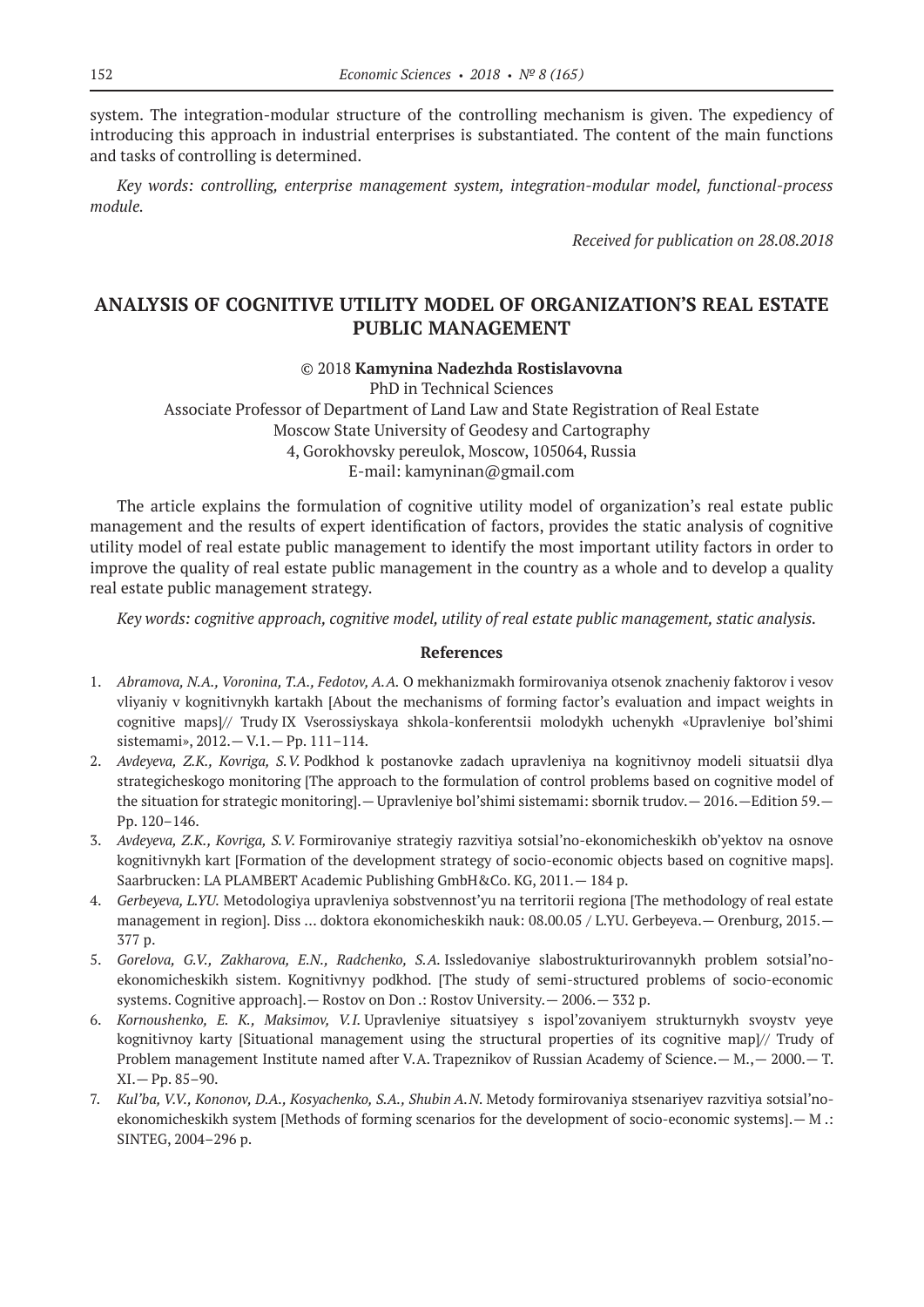- 8. Modelirovaniye sistem i protsessov: uchebnik dlya akademicheskogo bakalavriata [Modeling of Systems and Processes: A Textbook for Academic Baccalaureate]/V. N. Volkova, G.V. Gorelova, V.N. Kozlov [and others]; edited by V.N. Volkovoy, V.N. Kozlova.— M .: Urait Publishing House, 2014.—588 p.
- 9. *Roberts, F.S.* Diskretnyye matematicheskiye modeli s prilozheniyem k sotsial'nym biologicheskim i ekologicheskim zadacham [Discrete mathematical models with application to social, biological and ecological problems] / Translated from English by A.M. Rappoport, S.I. Travkina. Edited by A.I. Teyman.— M .: Nauka, 1986.— 496 p.
- 10. *Hart, J.A.* (1977). Cognitive maps of three Latin American policy makers. World Polit 30, 1977.— Pp. 115–140.
- 11. *Roberts, F. S.* (1976). Discrete mathematical models with applications to social, biological and environmental problems. Prentice-Hall, Englewood Cliffs, 1976.— 560 p.

*Received for publication on 14.08.2018*

## **SPG EVALUATION OF THE INCENTIVE AND INCENTIVE PROGRAM FOR REGULAR GUESTS**

©© 2018 **Gogacheva Olga Vladimirovna**

PhD in Economics, Associate Professor Moscow State University of Medicine and Dentistry named after A.I. Evdokimova 20, 1, Delegatskaya Street, Moscow, 127473, Russia Email: kaf.ek.a@yandex.ru

©© 2018 **Fedorchukova Svetlana Georgievna**

PhD in Economics, Associate Professor Moscow State Institute of the Tourism Industry named after Yu.A. Sienkiewicz 43A, Kronstadt boulevard, Moscow, 125499, Russia Email: fedorchukova.svet@yandex.ru

This article is devoted to one of the main after — sales tasks of customer retention-the program of their encouragement and stimulation. Based on the evaluation of the SPG loyalty program for regular guests, in the author's opinion, it is important to timely identify the reasons why the guest wants to return to this hotel and take advantage of their privileges, as well as take into account the special «mission» of the guest when he voluntarily plays the role of an advertising agent of this hotel.

*Key words: emotional evaluation of service, VIP-guest status, hotel brands, privileges, compliments, preferences, regular guest.*

*Received for publication on 14.08.2018*

# **FINANCE, MONEY CIRCULATION AND CREDIT**

## **RUSSIAN CORPORATE BOND MARKET: PROBLEMS AND DEVELOPMENT PROSPECTS IN MODERN CONDITIONS**

©© 2018 **Parshin Maxim Aleksandrovich** Financial University under the Government of the Russian Federation 49, Leningradsky Prospect, Moscow, 125993, Russia E-mail: pmaxcv@gmail.com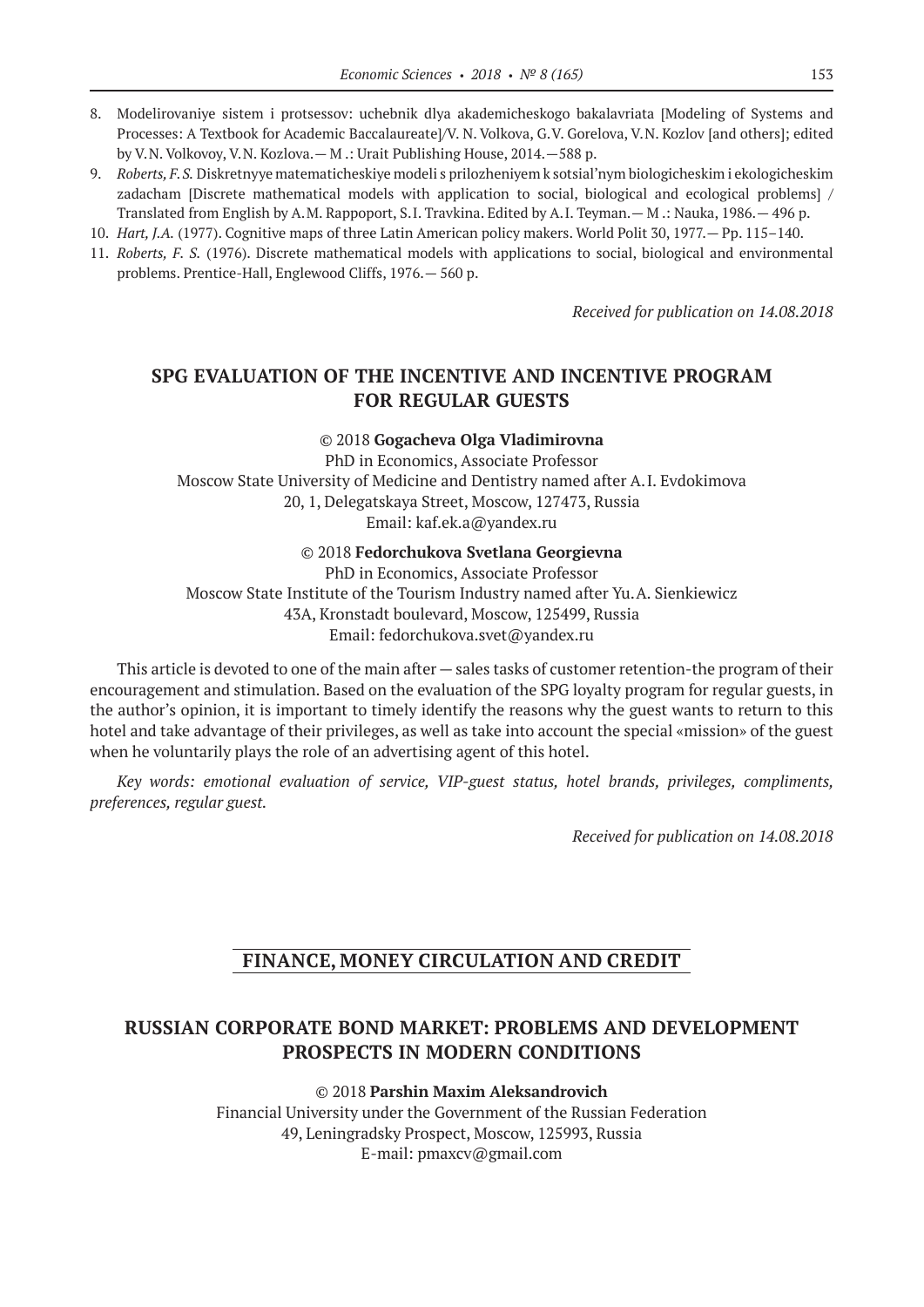The objective of the work is to study the prospects of the development of the corporate bond market. The main problems hindering the development of the corporate bond market reveals in the article. One of such problems is the restriction of demand by the investors. Factors affecting the restriction of demand in the corporate bond market were identified in the process of undertaking a detailed analysis. As a result of the work, the main factors contributing to the development of this market were analyzed.

*Key words: securities; corporate bonds; investors; corporate bond market.*

*Received for publication on 14.08.2018*

## **EVALUATION OF THE DEVELOPMENT OF THE BANK'S OPERATIONS TO ATTRACT FINANCIAL RESOURCES**

©© 2018 **Savinova Valentina Andreevna**

Doctor of Economics, Professor of the Department of Finance and Credit Samara State University of Economics 141, Soviet Army Street, Samara, 443090, Russia E‑mail: SavinovaVA@mail.ru

> ©© 2018 **Borlakova Tatyana Evgenevna** Lecturer of the department Finance and Credit Samara State University of Economics 141, Soviet Army Street, Samara, 443090, Russia E‑mail: borlakova@bk.ru

The article examines the operations of banks in the formation of financial resources on the basis of deposit policy as a financial tool for the development of the banking system. A special place is given to the savings of the population as a financial instrument for the development of banks and the banking system.

*Key words: resources, resource base, financial resources, deposits, savings, securities, deposit policy, credit notes, bonds.*

*Received for publication on 28.08.2018*

# **BANK CREDIT AS A REAL SOURCE OF FORMATION OF FINANCIAL AND CREDIT RESOURCES OF COMMERCIAL ORGANIZATIONS**

©© 2018 **Pershin Mikhail Andreevich** Postgraduate Student of the Department of Finance and Credit Samara State University of Economics 141, Soviet Army Street, Samara, 443090, Russia Е‑mail: fikr@bk.ru

The necessity of using Bank credit as a real source of formation of financial and credit resources of commercial organizations is considered. To solve this problem, we propose specific ways to improve the mechanism of Bank lending to commercial organizations in the Russian Federation.

*Key words: financial and credit resources, Bank credit, lending mechanism, commercial banks, commercial organizations, financial stability, own funds.*

*Received for publication on 31.08.2018*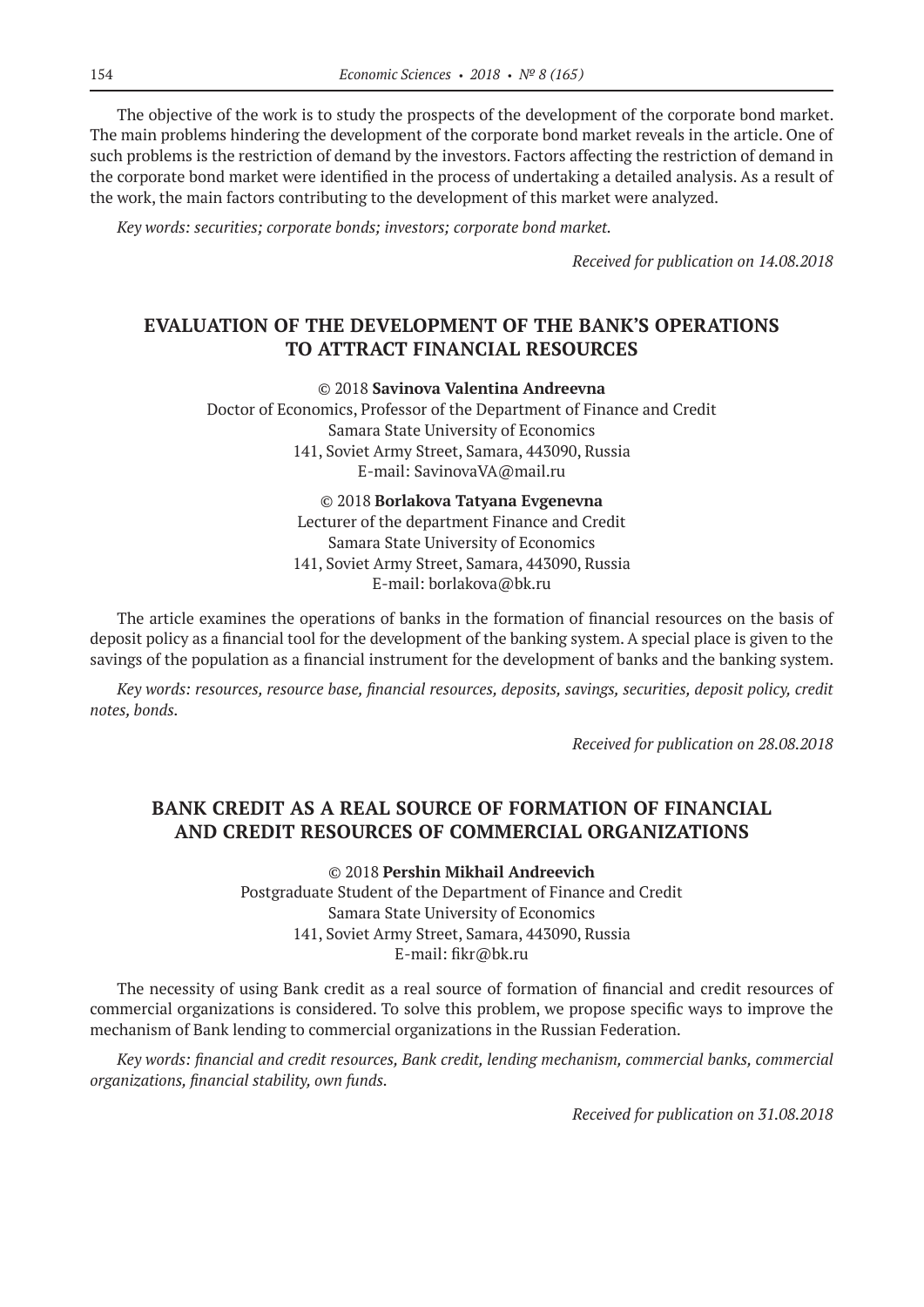# **DESCRIPTIVE MODEL OF THE SYSTEM OF PERFORMANCE AND PARAMETERS OF VERTICALLY INTEGRATED STRUCTURE (VIS)**

©© 2018 **Kontaurova Ksenia Alekseevna** Head of financial planning and analysis JSC "Scientific and Рroduction Corporation "Uralvagonzavod" Russia Russia, 119049, Moscow, ul. Bolshaya Yakimanka, d. 40 Postgraduate Student Financial University under the Government of the Russian Federation Russia, 125993, Moscow, Leningrad pr‑t, d. 49 E‑mail: ks.kon@outlook.com

The list of available models developed today does not allow to fully identify the complex problems of operating activities of a vertically integrated structure (hereinafter — VIS). Activity analysis of the VIS does not always include non-monetary results of operating activities, growth potential and the presence of hidden reserves of the enterprise. The clumsy financial reporting model does not provide answers to questions about the effectiveness of activities. As a result of the lack of methods of comprehensive examination of the VIS, managerial decision-making are more based on subjective decisions of managers. According to needs for methods and instructional guidelines for a comprehensive examination of the activities of the VIS this issue is justified and relevant. The author's model of System of performance and parameters (hereinafter  $-$  SPP) is focused on the operational activities of the VIS based on three perspectives: «Finance», «Business processes management», «Production». In each perspective is included operational performance and parameters lets we to carry out to comprehensive examination of the operating activities of the VIS and draw conclusions about the solvency as the VIS a whole well as each subsidiary company that is part of the integrated structure.

*Key words: descriptive model, indicators and parameters of VIS, system of performance and parameters, balanced indicators.*

*Received for publication on 25.08.2018*

## **FORMATION OF STATE FINANCIAL RESOURCES IN THE SUBJECT OF THE RUSSIAN FEDERATION**

©© 2018 **Shaposhnikova Elvira Timerzyanovna** Samara State University of Economics 141, Soviet Army Street, Samara, 443090, Russia E‑mail: elvina1706@yandex.ru

The article analyzes the flows of state financial resources in the subject of the Russian Federation (by the example of the Samara region), analyzed the structure of the revenues listed in the budgets of the budget system in the Samara region, in the context of the chief administrators of revenues, groups, subgroups of incomes, the dynamics of changes in budget revenues various levels in the territory of the Samara region from 2013 to 2016, the ratio of certain types of tax and non-tax revenues between revenues in the federal income the budget and budget of the Samara region, special attention is paid to interbudgetary transfers.

*Key words: state financial resources, the federal budget, the budget of the subject of the Russian Federation, federal budget revenues, budget revenues of the subject of the Russian Federation, the chief administrator of federal budget revenues, the chief administrator of budget revenues of the subject of the Russian Federation, interbudgetary transfers*

*Received for publication on 27.08.2018*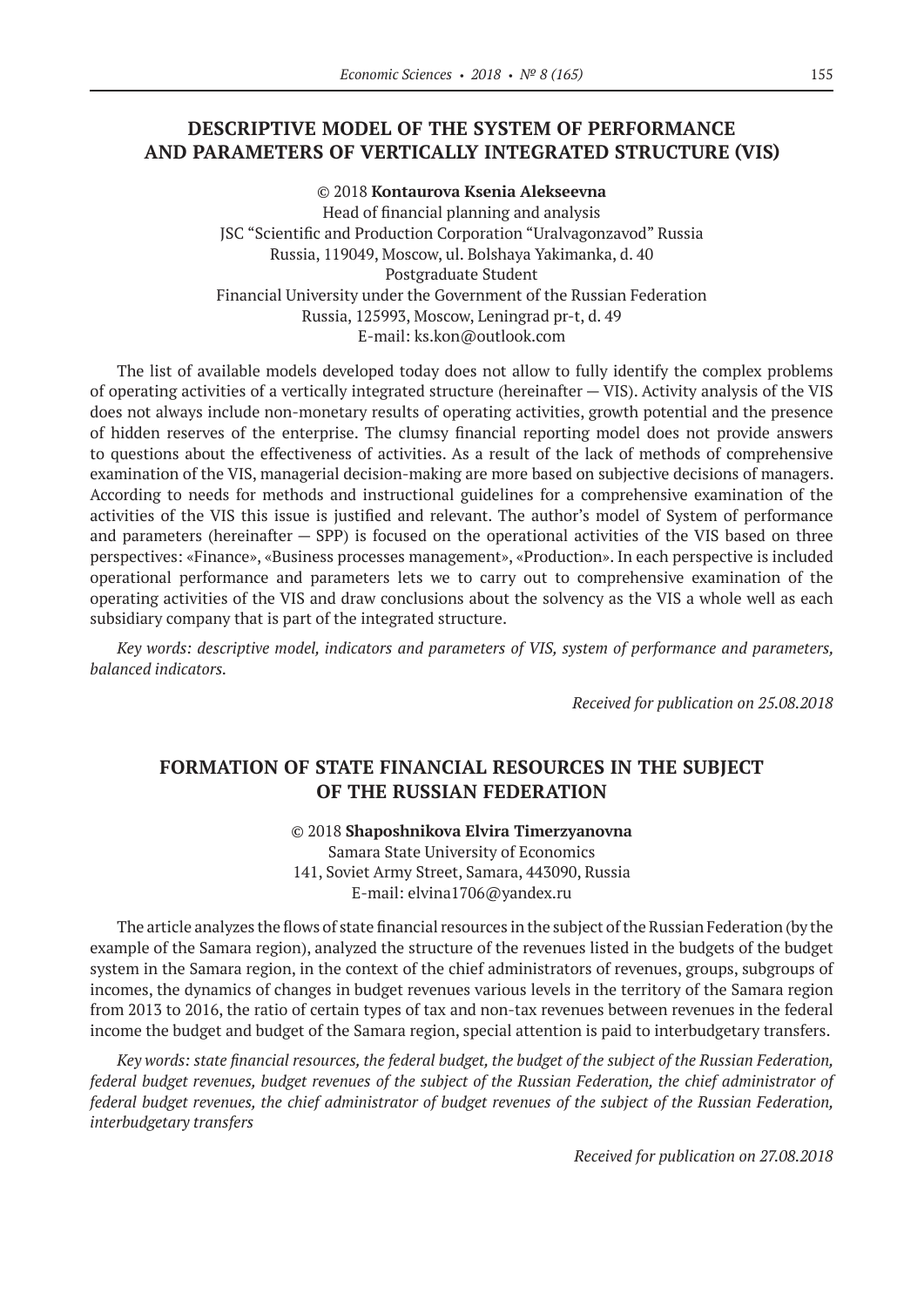## **SOCIAL ENTREPRENEURSHIP AS A NEW SOCIO-ECONOMIC PHENOMENON**

©© 2018 **Romanova Tatiana Fedorovna** Doctor of Economics, Professor, Chief of the Department of Finance Rostov State University of Economics 69, Sadovaya str., Rostov-on-don, 344007, Russia

©© 2018 **Andreeva Olga Valentinovna** PhD in Economics, Associate Professor of the Department of Finance Rostov State University of Economics 69, Sadovaya str., Rostov-on-don, 344007, Russia E‑mail: olvandr@ya.ru

In Russia, the formation of the Institute of social entrepreneurship is at the beginning of the path of awareness of its belonging, the very formulation of this economic phenomenon is rather conventional. Social entrepreneurship should include the activities of state (municipal) organizations of the social sphere, which simultaneously with the implementation of the state task form extra-budgetary financial resources.

*Key words: social entrepreneurship, social problems, financial resources*

- 1. *Batalina M.L., Moskovskaya A.A., Taradina L.D.* Obzor opyta i koncepcij social'nogo predprinimatel'stva s uchetom vozmozhnostej ego primeneniya v sovremennoj Rossii [Review of the experience and concepts of social entrepreneurship taking into account the possibilities of its application in modern Russia].— M.: GU VSHEH, 2008.— S.84.
- 2. *Vetrova E.A.* Social'noe predprinimatel'stvo, kak faktor social'no-ehkonomicheskogo razvitiya obshchestva [Social entrepreneurship as a factor of socio-economic development of society]//Vestnik TGU. 2015. Nº 1 (141). S. 5.
- 3. *Gajdarenko V.A.* Koncept «social'noe predprinimatel'stvo» [«Social entrepreneurship» Concept]//Nauchnoe obozrenie: gumanitarnye issledovaniya. 2014. № 7. S. 86–89.
- 4. *Zajnasheva Z.G., Sabirova Z.*EH. Osobennosti i formy realizacii social'nogo predprinimatel'stva [Features and forms of implementation of social entrepreneurship]//Vestnik UGNTU. Nauka, obrazovanie, ehkonomika. Seriya ehkonomika. 2017. № 4 (22). S. 138–143.
- 5. *Zvereva N.I.* Formirovanie ponyatiya «social'noe predprinimatel'stvo» s tochki zreniya sistemnogo podhoda [Formation of the concept of «social entrepreneurship» in terms of a systematic approach]//Vestnik Akademii. 2018. № 1. S. 32–37.
- 6. *Kadol N.F.* Social'noe predprinimatel'stvo v rynochnoj ehkonomike [Social entrepreneurship in the market economy].— Bryansk: Del'ta, 2009.— 148 s.
- 7. *Kachko D.S.* Social'noe predprinimatel'stvo: problemy i perspektivy razvitiya v Rossii [Social entrepreneurship: problems and prospects of development in Russia]//Rossijskoe predprinimatel'stvo. 2017. Tom 18. № 3. S. 215– 221.
- 8. *Kikal Dzh., Lajons T.* Social'noe predprinimatel'stvo. Missiya sdelat' mir luchshe: per. s angl [Understanding enterpreneurship: The Relentless Pursuit of Mission in an Ever Changing World].— M.: Al'pina Pablisher, 2014.—  $304 s$
- 9. *Manahova I.V.* Social'noe predprinimatel'stvo kak ehkonomicheskoe yavlenie [Social entrepreneurship as an economic phenomenon]// Vestnik Povolzhskoj Akademii gosudarstvennoj sluzhby. 2011. № 4. S. 166–174.
- 10. Materialy Vebinara «Dvizhenie dushi. Social'noe predprinimatel'stvo» [Movement of the soul. Social entrepreneurship] [EHlektronnyj resurs] // http://www.nb-forum.ru/news/sosial-enterprise-dvijenie-dushi.html
- 11. *Muhin A.V.* EHvolyuciya ponyatiya social'nogo predprinimatel'stva. Osnovnye funkcii social'nogo predprinimatel'stva [The Evolution of the concept of social entrepreneurship. The main functions of social entrepreneurship]//Novye tekhnologii. 2011. № 2. C. 103–106.